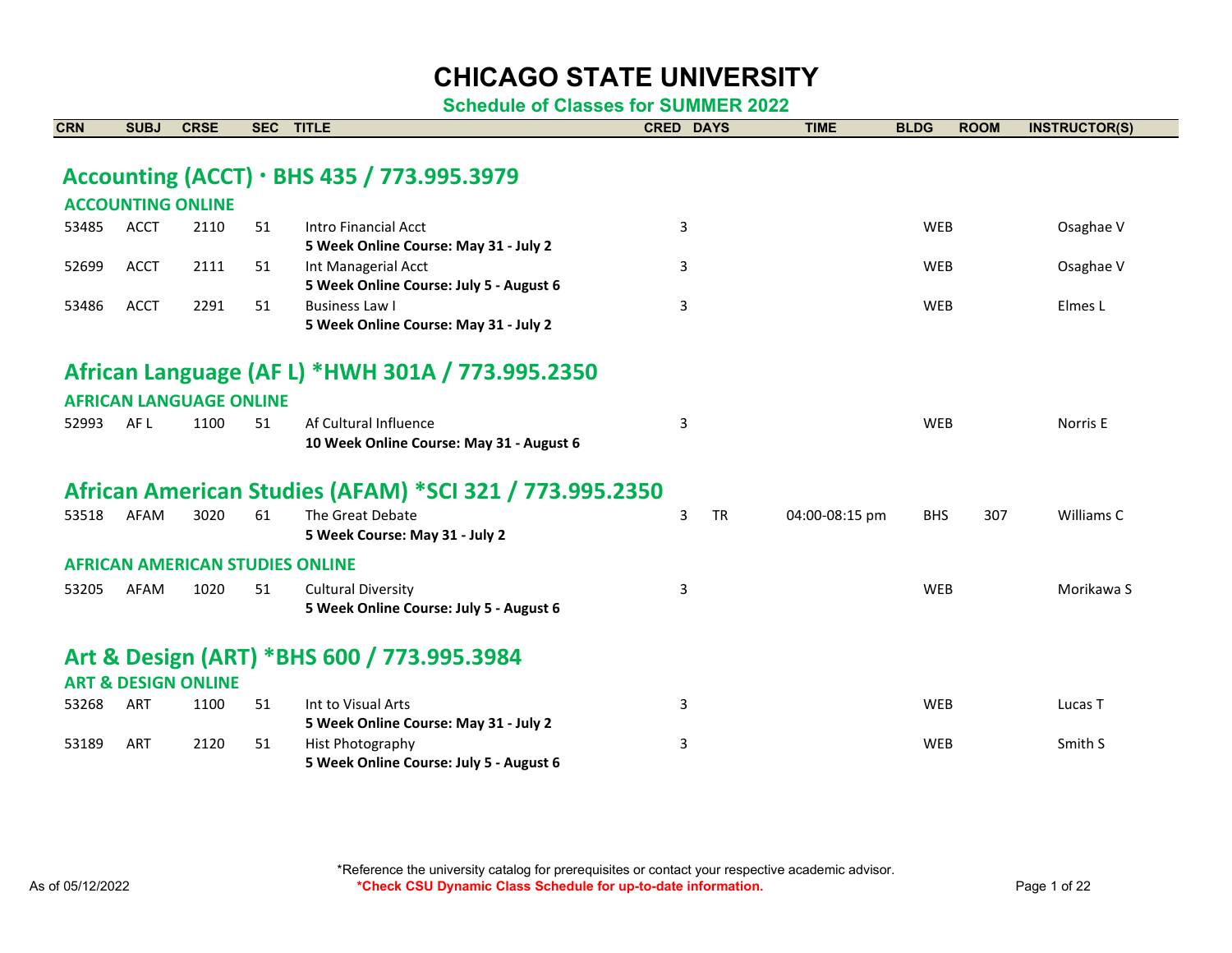| <b>CRN</b> | <b>SUBJ</b> | <b>CRSE</b>                       | <b>SEC</b> | <b>TITLE</b>                                                | <b>CRED</b>    | <b>DAYS</b> | <b>TIME</b>    | <b>BLDG</b> | <b>ROOM</b> | <b>INSTRUCTOR(S)</b> |
|------------|-------------|-----------------------------------|------------|-------------------------------------------------------------|----------------|-------------|----------------|-------------|-------------|----------------------|
|            |             |                                   |            | Bilingual Education (BIL) *ED 318 / 773.995.3932            |                |             |                |             |             |                      |
|            |             | <b>BILINGUAL EDUCATION ONLINE</b> |            |                                                             |                |             |                |             |             |                      |
| 53228      | BIL         | 4000                              | 51         | His Phil Eqty Bil ED                                        | 3              |             |                | <b>WEB</b>  |             | Wannah M             |
|            |             |                                   |            | 5 Week Online Course: May 31 - July 2                       |                |             |                |             |             |                      |
| 53480      | <b>BIL</b>  | 4002                              | 51         | Appl Ling Bil Ed                                            | 3              |             |                | <b>WEB</b>  |             | Wannah M             |
|            |             |                                   |            | 5 Week Online Course: May 31 - July 2                       |                |             |                |             |             |                      |
| 53482      | <b>BIL</b>  | 4003                              | 51         | Theor Fund Tch FSL                                          | 3              |             |                | <b>WEB</b>  |             | Fernandez M          |
|            |             |                                   |            | 5 Week Online Course: May 31 - July 2                       |                |             |                |             |             |                      |
| 53403      | <b>BIL</b>  | 4005                              | 51         | <b>Teaching Ells</b>                                        | 3              |             |                | <b>WEB</b>  |             | Fernandez M          |
|            |             |                                   |            | 5 Week Online Course: July 5 - August 6                     |                |             |                |             |             |                      |
| 53229      | <b>BIL</b>  | 5000                              | 51         | His Phil Eqty Bil Ed                                        | 3              |             |                | <b>WEB</b>  |             | Wannah M             |
|            |             |                                   |            | 5 Week Online Course: May 31 - July 2                       |                |             |                |             |             |                      |
| 53481      | <b>BIL</b>  | 5002                              | 51         | Appl Ling Bil Ed                                            | 3              |             |                | WEB         |             | Wannah M             |
|            | <b>BIL</b>  | 5003                              | 51         | 5 Week Online Course: May 31 - July 2<br>Theor Fund Tch Esl |                |             |                | <b>WEB</b>  |             | Fernandez M          |
| 53483      |             |                                   |            | 5 Week Online Course: May 31 - July 2                       | 3              |             |                |             |             |                      |
| 53404      | <b>BIL</b>  | 5005                              | 51         | <b>Teaching Ells</b>                                        | 3              |             |                | <b>WEB</b>  |             | Fernandez M          |
|            |             |                                   |            | 5 Week Online Course: July 5 - August 6                     |                |             |                |             |             |                      |
|            |             |                                   |            | Biology (BIOL) * SCI 310 / 773.995.2183                     |                |             |                |             |             |                      |
| 52693      | <b>BIOL</b> | 1080                              | 61         | Bi Sci Survey II                                            | 3              | MW          | 06:00-08:50 pm | SCI         | 120         | <b>Tsang Y</b>       |
|            |             |                                   |            | 10 Week Course: May 31 - August 6                           |                |             |                |             |             |                      |
| 52942      | <b>BIOL</b> | 2020                              | 01         | Anatomy/Physiology I                                        | 4              | <b>MTWR</b> | 08:00-09:50 am | SCI         | 115         | Azim A               |
|            |             |                                   |            | 10 Week Course: May 31 - August 6                           |                |             |                |             |             |                      |
| 52943      | <b>BIOL</b> | 2021                              | 01         | Anatomy/Physiolgy II                                        | 4              | <b>MTWR</b> | 10:15-12:15 pm | SCI         | 115         | Al-Ghoul W           |
|            |             |                                   |            | 10 Week Course: May 31 - August 6                           |                |             |                |             |             |                      |
| 52944      | <b>BIOL</b> | 2059                              | 61         | Intro Microbiology                                          | 3              | <b>TR</b>   | 05:00-07:15 pm | SCI         | 121         | Daniels M            |
|            |             |                                   |            | 10 Week Course: May 31 - August 6                           |                |             |                |             |             |                      |
| 53388      | <b>BIOL</b> | 4690                              | 01         | Ind Study of Bi Sci                                         | $\overline{2}$ |             | <b>TBA</b>     |             |             | Al-Ghoul W           |
|            |             |                                   |            | 10 Week Course: May 31 - August 6                           |                |             |                |             |             |                      |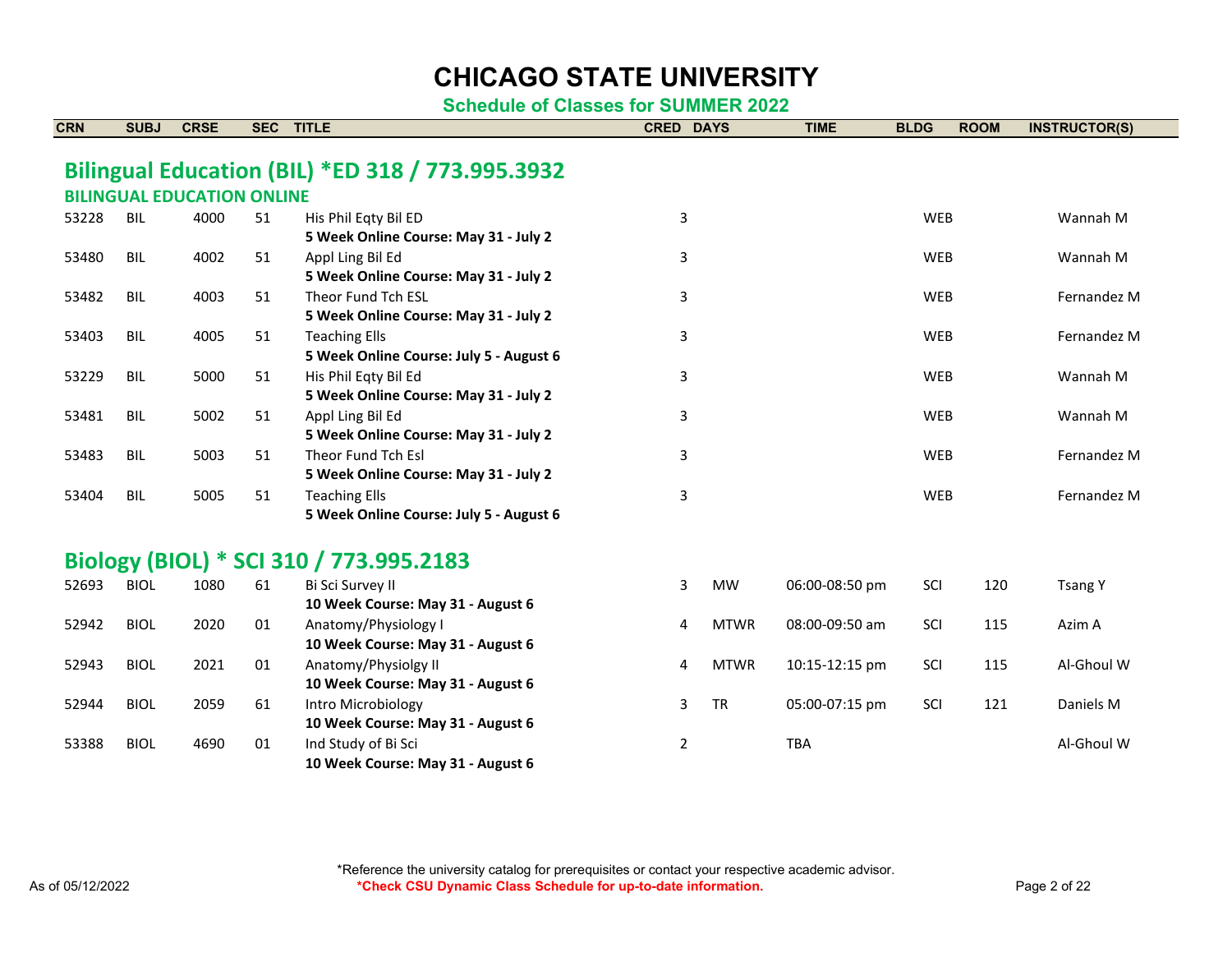#### **Schedule of Classes for SUMMER 2022**

| <b>CRN</b> | <b>SUBJ</b> | <b>CRSE</b> | <b>SEC</b> | <b>TITLE</b>                                                         | <b>CRED DAYS</b> |           | <b>TIME</b>    | <b>BLDG</b> | <b>ROOM</b> | <b>INSTRUCTOR(S)</b> |
|------------|-------------|-------------|------------|----------------------------------------------------------------------|------------------|-----------|----------------|-------------|-------------|----------------------|
| 53419      | <b>BIOL</b> | 4725        | 01         | PCK Biology                                                          | 3                | <b>TR</b> | 01:00-04:50 pm |             |             | Jacobs K             |
|            |             |             |            | 5 Week Course: May 31 - July 2                                       |                  |           |                |             |             |                      |
| 53412      | <b>BIOL</b> | 5700        | 01         | Graduate Research                                                    | $\Omega$         |           | <b>TBA</b>     |             |             | Gana J               |
|            |             |             |            | 10 Week Course: May 31 - August 6                                    |                  |           |                |             |             |                      |
| 53418      | <b>BIOL</b> | 5725        | 01         | PCK Biology                                                          | 3                | <b>TR</b> | 01:00-04:50 pm |             |             | Jacobs K             |
|            |             |             |            | 5 Week Course: May 31 - July 2                                       |                  |           |                |             |             |                      |
|            |             |             |            | Business Laboratory Program (BLP) * BHS 435 / 773.995.3979           |                  |           |                |             |             |                      |
|            |             |             |            |                                                                      |                  |           |                |             |             |                      |
| 53352      | <b>BLP</b>  | 3207        | 51         | <b>BLP Internship</b><br>10 Week Online Course: May 31 - August 6    | 3                |           |                | <b>WEB</b>  |             | Kpo W                |
|            |             |             |            |                                                                      |                  |           |                |             |             |                      |
|            |             |             |            | Communications, Media Arts & Theatre (CMAT) * DH 116A / 773.995.2280 |                  |           |                |             |             |                      |
| 53271      | <b>CMAT</b> | 3110        | 01         | <b>WCSU Radio On-Air</b>                                             |                  |           | <b>TBA</b>     |             |             | Miles R              |
|            |             |             |            | 10 Week Course: May 31 - August 6                                    |                  |           |                |             |             |                      |
| 53270      | <b>CMAT</b> | 3111        | 01         | <b>WCSU Radio MGT Prac</b>                                           | 3                |           | <b>TBA</b>     |             |             | Miles R              |
|            |             |             |            | 10 Week Course: May 31 - August 6                                    |                  |           |                |             |             |                      |
| 52689      | <b>CMAT</b> | 4307        | 01         | <b>Broadcast Internship</b>                                          | 3                |           | <b>TBA</b>     |             |             | List C               |
|            |             |             |            | 10 Week Course: May 31 - August 6                                    |                  |           |                |             |             |                      |
|            |             |             |            | <b>COMMUNICATIONS, MEDIA ARTS &amp; THEATRE ONLINE</b>               |                  |           |                |             |             |                      |
| 53199      | <b>CMAT</b> | 2460        | 51         | <b>Public Relations I</b>                                            | 3                |           |                | <b>WEB</b>  |             | Jiang L              |
|            |             |             |            | 10 Week Online Course: May 31 - August 6                             |                  |           |                |             |             |                      |
|            |             |             |            |                                                                      |                  |           |                |             |             |                      |
|            |             |             |            | Computer Science (CPTR) * HWH 332 / 773.995.2104                     |                  |           |                |             |             |                      |
| 52848      | <b>CPTR</b> | 1060        | 51         | Intro Persnl Cptr I                                                  | 3                |           |                | WEB         |             | Chen J               |
|            |             |             |            | 5 Week Online Course: May 31 - July 2                                |                  |           |                |             |             |                      |
| 53526      | <b>CPTR</b> | 5360        | 01         | Machine Learning                                                     | 3                | <b>MW</b> | 01:30-05:45 pm | <b>HWH</b>  | 211         | Chen J               |
|            |             |             |            | .                                                                    |                  |           |                |             |             |                      |

**5 Week Course: May 31 - July 2**

\*Reference the university catalog for prerequisites or contact your respective academic advisor. As of 05/12/2022 *Page 3 of 22* **\*Check CSU Dynamic Class Schedule for up-to-date information.** Page 3 of 22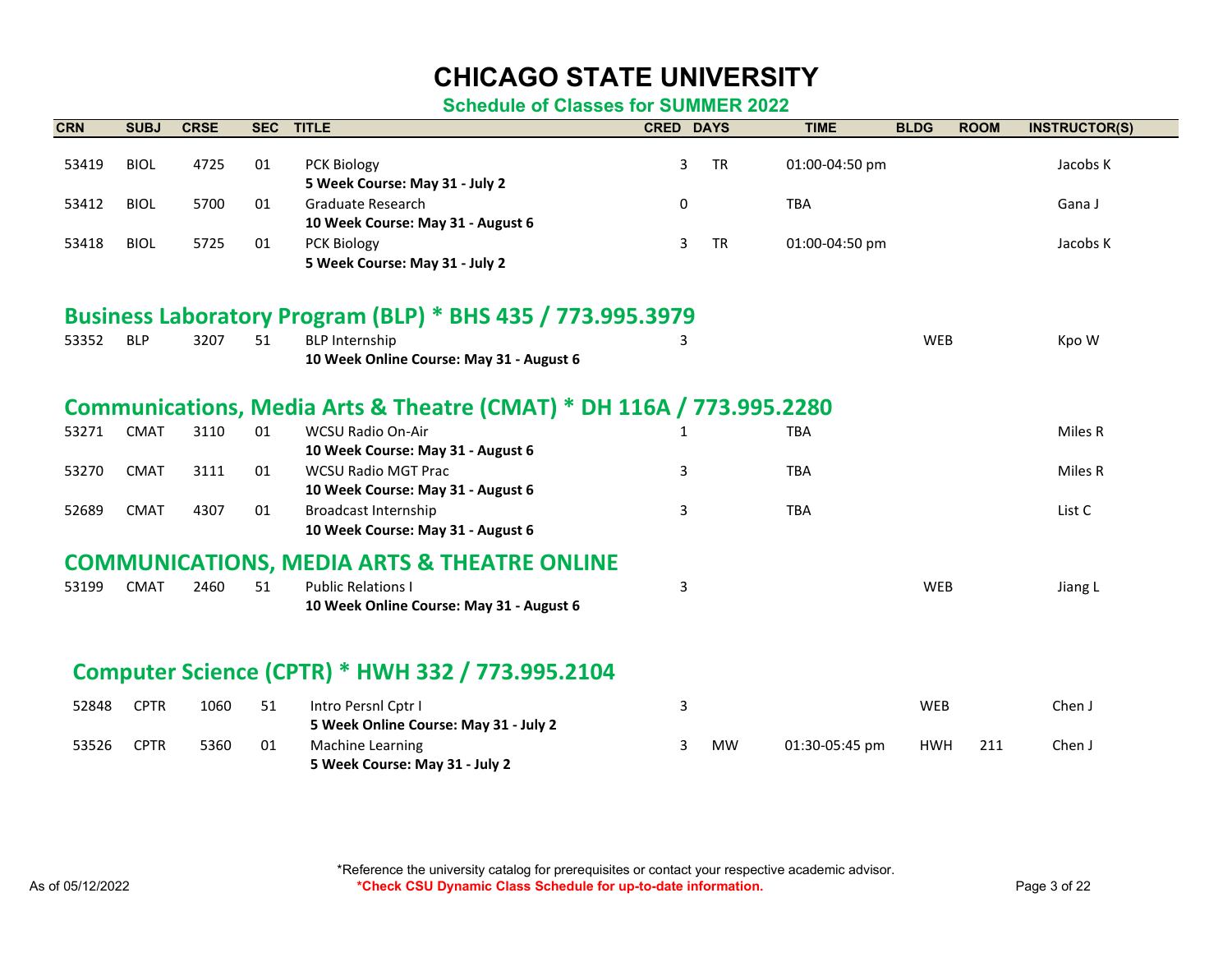#### **Schedule of Classes for SUMMER 2022**

| <b>CRN</b> | <b>SUBJ</b> | <b>CRSE</b> | <b>SEC</b> | <b>TITLE</b>                                             | <b>CRED DAYS</b> |              | <b>TIME</b>    | <b>BLDG</b> | <b>ROOM</b> | <b>INSTRUCTOR(S)</b>    |
|------------|-------------|-------------|------------|----------------------------------------------------------|------------------|--------------|----------------|-------------|-------------|-------------------------|
|            |             |             |            |                                                          |                  |              |                |             |             |                         |
| 53510      | <b>CPTR</b> | 5600        | 01         | Adv Dbase Dsgn/Implm<br>5 Week Course: July 5 - August 6 | 3                | <b>MW</b>    | 01:30-05:45 pm | <b>HWH</b>  | 211         | Chern J                 |
| 53273      | <b>CPTR</b> | 5715        | 01         | Dev Cld Based Sol                                        | 3                | <b>TR</b>    | 01:30-05:45 pm | <b>HWH</b>  | 212         | Achanta P               |
|            |             |             |            | 5 Week Course: May 31 - July 2                           |                  |              |                |             |             |                         |
| 53235      | <b>CPTR</b> | 5750        | 01         | Adv TCP/IP Net Arch                                      | 3                | TR           | 01:30-05:45 pm | <b>HWH</b>  | 211         | Chern J                 |
|            |             |             |            | 5 Week Course: July 5 - August 6                         |                  |              |                |             |             |                         |
|            |             |             |            | Counseling (COUN) * HWH 328 / 773.995.2394               |                  |              |                |             |             |                         |
| 52017      | COUN        | 5670        | 61         | Prin/Tech Group Cnsl                                     | 3                | $\mathsf{T}$ | 05:00-09:15 pm | <b>HWH</b>  | 306         | High-Rogers D           |
|            |             |             |            | 5 Week Course: May 31 - July 2                           |                  |              |                |             |             | Strickland D            |
| 53413      | COUN        | 5740        | 61         | Treat Interven Urban                                     | 3                | R            | 05:00-09:15 pm | <b>HWH</b>  | 200B        | Abdullah J              |
|            |             |             |            | 10 Week Course: May 31 - August 6                        |                  |              |                |             |             |                         |
| 52499      | COUN        | 5950        | 61         | Prac Counseling II                                       | 3                | W            | 05:00-09:15 pm | <b>HWH</b>  | 311         | Patterson L             |
|            |             |             |            | 10 Week Course: May 31 - August 6                        |                  |              |                |             |             |                         |
| 52763      | COUN        | 5950        | 62         | <b>Prac Counseling II</b>                                | 3                | $\mathsf{T}$ | 05:00-09:15 pm | <b>HWH</b>  | 311         | Patterson L             |
|            |             |             |            | 10 Week Course: May 31 - August 6                        |                  |              |                |             |             |                         |
| 53530      | COUN        | 5950        | 63         | Prac Counseling II                                       | 3                | W            | 05:00-09:15 pm | <b>HWH</b>  | 305         | Garrett-Wilson S        |
|            |             |             |            | 10 Week Course: May 31 - August 6                        |                  |              |                |             |             |                         |
| 53282      | COUN        | 5990        | 61         | Intrnshp School Counseling                               | 3                | R            | 05:00-09:15 pm | <b>HWH</b>  | 304H        | <b>Garrett-Wilson S</b> |
|            |             |             |            | 10 Week Course: May 31 - August 6                        |                  |              |                |             |             |                         |
| 52767      | COUN        | 5991        | 61         | <b>Internship Community</b>                              | 3                | R            | 05:00-09:15 pm | <b>HWH</b>  | 304H        | Garrett-Wilson S        |
|            |             |             |            | 10 Week Course: May 31 - August 6                        |                  |              |                |             |             |                         |
| 51993      | COUN        | 5991        | 62         | <b>Internship Community</b>                              | 3                | W            | 05:00-09:15 pm | <b>HWH</b>  | 304         | McCurtis-Witherspoon K  |
|            |             |             |            | 10 Week Course: May 31 - August 6                        |                  |              |                |             |             |                         |
|            |             |             |            | Criminal Justice (CJ) * HWH 329 / 773.995.2108           |                  |              |                |             |             |                         |
| 53421      | CJ          | 4390        | 01         | Prac/Intern Crim Jus                                     | 3                |              | TBA            | <b>FLD</b>  |             | Salahuddin M            |
|            |             |             |            | 10 Week Course: May 31 - August 6                        |                  |              |                |             |             |                         |
| 53376      | CJ          | 4390        | 02         | Prac/Intern Crim Jus                                     | 3                |              | <b>TBA</b>     | <b>FLD</b>  |             | Salahuddin M            |

**10 Week Course: May 31 - August 6**

\*Reference the university catalog for prerequisites or contact your respective academic advisor. As of 05/12/2022 *\*Check CSU Dynamic Class Schedule for up-to-date information.* **Page 4 of 22**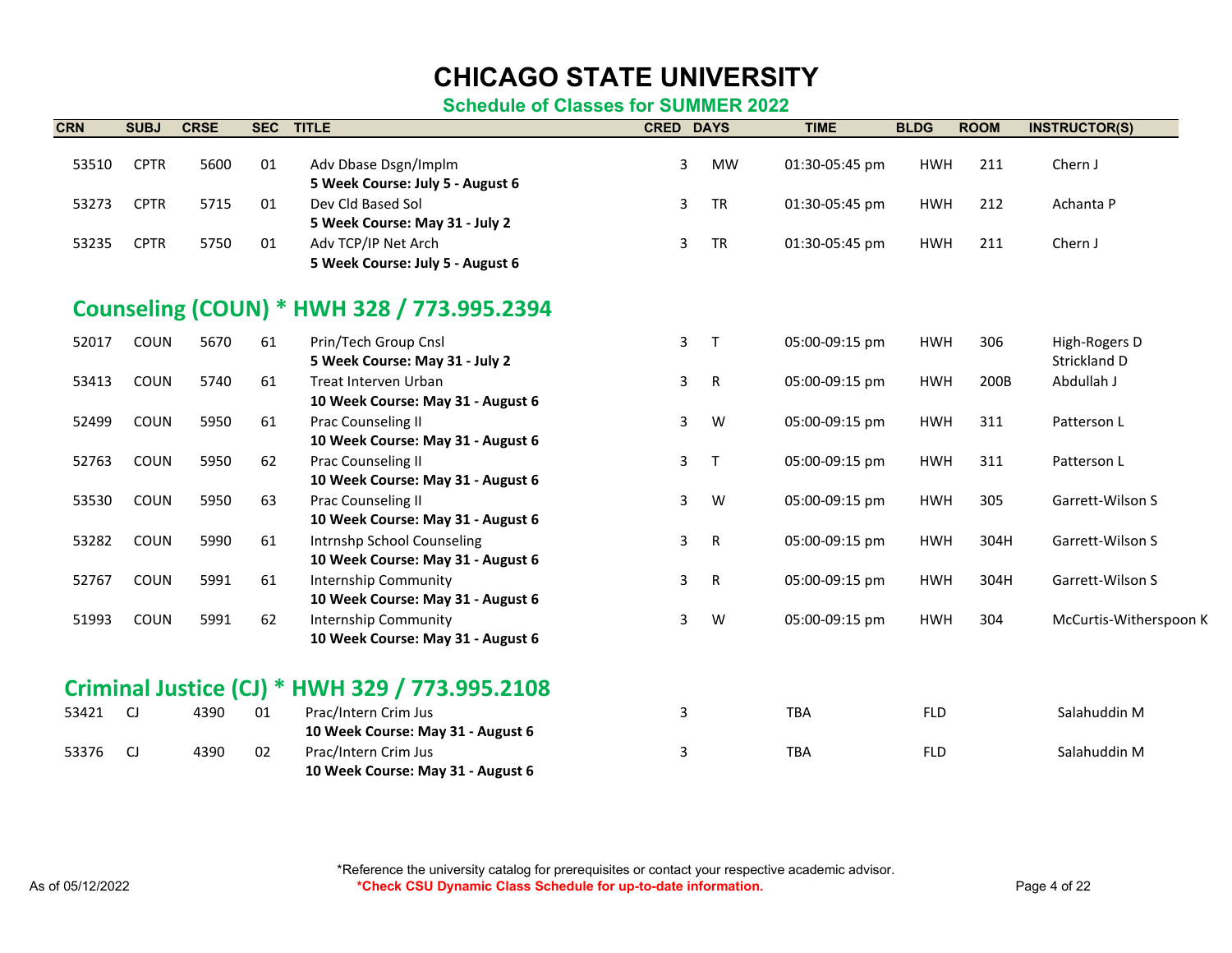#### **Schedule of Classes for SUMMER 2022**

| <b>CRN</b> | <b>SUBJ</b> | <b>CRSE</b>                    | <b>SEC</b> | <b>TITLE</b>                                                    | <b>CRED DAYS</b> |        | <b>TIME</b>    | <b>BLDG</b> | <b>ROOM</b> | <b>INSTRUCTOR(S)</b> |
|------------|-------------|--------------------------------|------------|-----------------------------------------------------------------|------------------|--------|----------------|-------------|-------------|----------------------|
|            |             |                                |            |                                                                 |                  |        |                |             |             |                      |
|            |             | <b>CRIMINAL JUSTICE ONLINE</b> |            |                                                                 |                  |        |                |             |             |                      |
| 53377      | CJ          | 4322                           | 51         | Organized Crime                                                 | 3                |        |                | <b>WEB</b>  |             | Patterson J          |
|            |             |                                |            | 5 Week Online Course: May 31 - July 2                           |                  |        |                |             |             |                      |
| 53378      | CJ          | 5322                           | 51         | <b>Organized Crime</b>                                          | 3                |        |                | <b>WEB</b>  |             | Patterson J          |
|            |             |                                |            | 5 Week Online Course: May 31 - July 2                           |                  |        |                |             |             |                      |
|            |             |                                |            | Early Childhood Education (ECH) * ED 321 / 773.995.2391         |                  |        |                |             |             |                      |
| 53401      | <b>ECH</b>  | 4445                           | 01         | Fld Practicum PreK Gr 2                                         | 3                | M      | 04:00-04:50 pm | <b>ED</b>   | 205         | Bias D               |
|            |             |                                |            | 10 Week Course: May 31 - August 6                               |                  |        |                |             |             |                      |
| 53402      | <b>ECH</b>  | 5445                           | 01         | Fld Practicum PreK - Gr 2                                       | 3                | M      | 04:00-04:50 pm | <b>ED</b>   | 205         | Bias D               |
|            |             |                                |            | 10 Week Course: May 31 - August 6                               |                  |        |                |             |             |                      |
| 53368      | <b>ECH</b>  | 5450                           | 01         | <b>Student Teaching PreK - 2</b>                                | 6                | W      | 02:00-03:50 pm | <b>ED</b>   | 205         | Jiles T              |
|            |             |                                |            | 10 Week Course: May 31 - August 6                               |                  |        |                |             |             |                      |
|            |             |                                |            | Early Childhood Special Education (ECSE) *ED 318 / 773.995.3932 |                  |        |                |             |             |                      |
|            |             |                                |            | <b>EARLY CHILDHOOD SPECIAL EDUCATION HYBRID</b>                 |                  |        |                |             |             |                      |
| 53102      | <b>ECSE</b> | 4407                           | 21         | Chd Fam Com Rel ECSE                                            | $\overline{2}$   | $\top$ | 04:00-05:50 pm | <b>ED</b>   | 304         | Smith L              |
|            |             |                                |            | 5 Week Hybrid Course: On-campus meetings May 31,                |                  |        |                |             |             |                      |
|            |             |                                |            | June 14 and June 28. Additional class sessions will be          |                  |        |                |             |             |                      |
|            |             |                                |            | facilitated online.                                             |                  |        |                |             |             |                      |
| 53494      | <b>ECSE</b> | 4409                           | 21         | Spch Lang Dev ECSE                                              | $\overline{2}$   | $\top$ | 06:00-07:50 pm | <b>ED</b>   | 300         | Bias D               |
|            |             |                                |            | 5 Week Hybrid Course: May 31 - June 28                          |                  |        |                |             |             |                      |
|            |             |                                |            | Additional class sessions will be facilitated online.           |                  |        |                |             |             |                      |
| 53467      | <b>ECSE</b> | 4417                           | 21         | <b>Meth Instruc ECSE</b>                                        | $\overline{2}$   | W      | 04:00-05:50 pm | <b>ED</b>   | 300         | Lyons M              |

**5 Week Hybrid Course: July 6 - August 3**

**Additional class sessions will be facilitated online**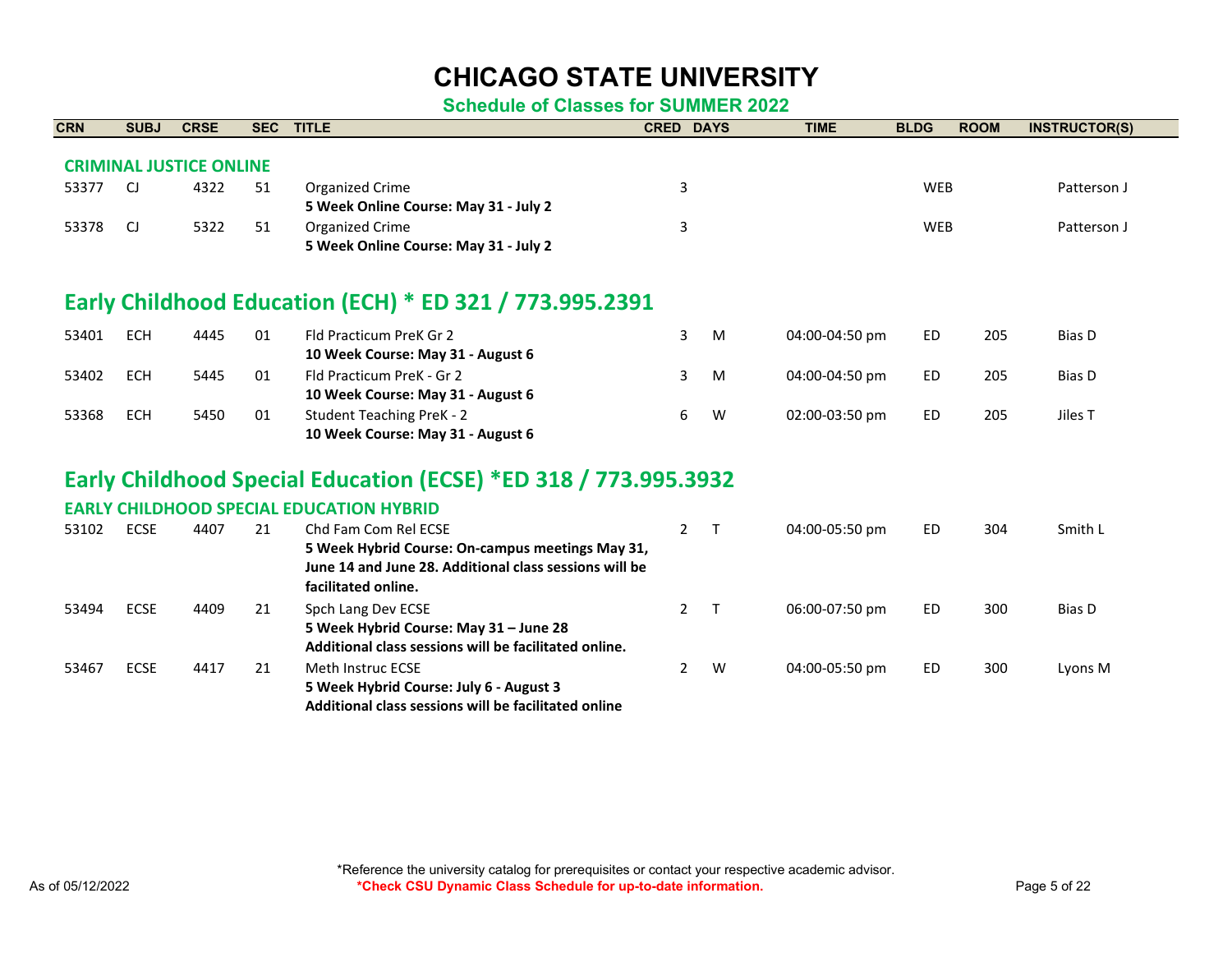| <b>CRN</b> | <b>SUBJ</b>             | <b>CRSE</b> | <b>SEC</b> | <b>TITLE</b>                                                                                                                       | <b>CRED DAYS</b> |              | <b>TIME</b>    | <b>BLDG</b> | <b>ROOM</b> | <b>INSTRUCTOR(S)</b> |
|------------|-------------------------|-------------|------------|------------------------------------------------------------------------------------------------------------------------------------|------------------|--------------|----------------|-------------|-------------|----------------------|
| 53103      | <b>ECSE</b>             | 5407        | 21         | Chd Fam Com Rel ECSE<br>5 Week Hybrid Course: On-campus meetings May 31,<br>June 14 and June 28. Additional class sessions will be | $\overline{2}$   | $\mathsf{T}$ | 04:00-05:50 pm | ED.         | 304         | Smith L              |
|            |                         |             |            | facilitated online. Additional class sessions will be                                                                              |                  |              |                |             |             |                      |
|            |                         |             |            | facilitated online.                                                                                                                |                  |              |                |             |             |                      |
| 53495      | <b>ECSE</b>             | 5409        | 21         | Spch Lang Dev ECSE<br>5 Week Hybrid Course: May 31 - June 28                                                                       | $\mathbf{2}$     | $\mathsf{T}$ | 06:00-07:50 pm | <b>ED</b>   | 300         | Bias D               |
|            |                         |             |            | Additional class sessions will be facilitated online.                                                                              |                  |              |                |             |             |                      |
| 53340      | <b>ECSE</b>             | 5417        | 21         | Meth Instruc ECSE                                                                                                                  | $\overline{2}$   | W            | 04:00-05:50 pm | ED          | 300         | Lyons M              |
|            |                         |             |            | 5 Week Hybrid Course: July 6 - August 3 Additional<br>class sessions will be facilitated online                                    |                  |              |                |             |             |                      |
|            |                         |             |            | Economics (ECON) *BHS 435 / 773.995.3979                                                                                           |                  |              |                |             |             |                      |
|            |                         |             |            |                                                                                                                                    |                  |              |                |             |             |                      |
| 52703      | <b>ECON</b>             | 1010        | 51         | Prin of Econ I<br>5 Week Online Course: May 31 - July 2                                                                            | 3                |              |                | <b>WEB</b>  |             | Coupet E             |
| 52704      | <b>ECON</b>             | 1020        | 51         | Prin Econ II: Microec                                                                                                              | 3                |              |                | <b>WEB</b>  |             | Coupet E             |
|            |                         |             |            | 5 Week Online Course: July 5 - August 6                                                                                            |                  |              |                |             |             |                      |
|            |                         |             |            | Education (ED) *ED 319 / 773.995.2086                                                                                              |                  |              |                |             |             |                      |
| 53431      | <b>ED</b>               | 4500        | 61         | Prin/Prac Secondary Ed                                                                                                             | $\overline{2}$   | W            | 06:00-08:50 pm | <b>ED</b>   | 200         | Williams M           |
|            |                         |             |            | 5 Week Course: July 5 - August 6                                                                                                   |                  |              |                |             |             |                      |
| 53430      | <b>ED</b>               | 5500        | 61         | Prin/Prac Secondry Ed                                                                                                              | 2                | W            | 06:00-08:50 pm | <b>ED</b>   | 200         | Williams M           |
|            |                         |             |            | 5 Week Course: July 5 - August 6                                                                                                   |                  |              |                |             |             |                      |
|            | <b>EDUCATION HYBRID</b> |             |            |                                                                                                                                    |                  |              |                |             |             |                      |
| 52778      | ED                      | 5960        | 21         | Fundmntl Ed Research<br>10 Week Hybrid Course: May 31 - August 6                                                                   | 3                | <b>MW</b>    | 05:00-09:15 pm | ED          | 302         | McClendon G          |
|            | <b>EDUCATION ONLINE</b> |             |            |                                                                                                                                    |                  |              |                |             |             |                      |
| 53347      | <b>ED</b>               | 4100        | 51         | <b>Assmt Eval Classrm</b>                                                                                                          | 3                |              |                | <b>WEB</b>  |             | Wolf C               |
|            |                         |             |            | 5 Week Online Course: May 31 - July 2                                                                                              |                  |              |                |             |             |                      |
| 53242      | <b>ED</b>               | 4312        | 51         | <b>Teaching with Technology</b>                                                                                                    | 3                |              |                | <b>WEB</b>  |             | Grim N               |
|            |                         |             |            | 5 Week Online Course: May 31 - July 2                                                                                              |                  |              |                |             |             |                      |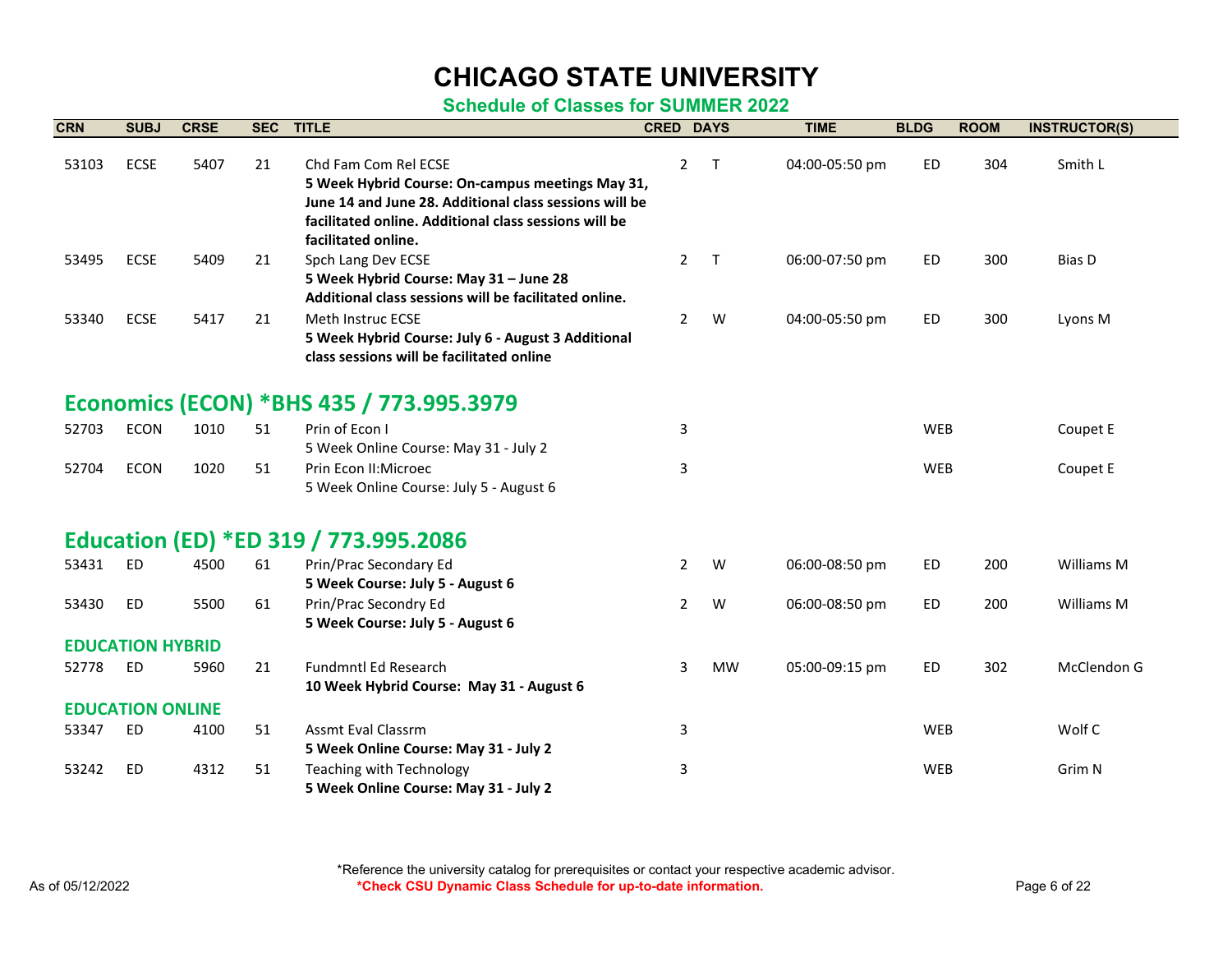| <b>CRN</b> | <b>SUBJ</b> | <b>CRSE</b> | <b>SEC</b> | <b>TITLE</b>                                                                  | <b>CRED DAYS</b> |              | <b>TIME</b>    | <b>BLDG</b> | <b>ROOM</b> | <b>INSTRUCTOR(S)</b> |
|------------|-------------|-------------|------------|-------------------------------------------------------------------------------|------------------|--------------|----------------|-------------|-------------|----------------------|
|            |             |             |            |                                                                               |                  |              |                |             |             |                      |
| 53348      | <b>ED</b>   | 5100        | 51         | Assmt Eval Classrm                                                            | 3                |              |                | <b>WEB</b>  |             | Wolf C               |
|            |             |             |            | 5 Week Online Course: May 31 - July 2                                         |                  |              |                |             |             |                      |
| 53243      | <b>ED</b>   | 5312        | 51         | <b>Teaching with Technology</b>                                               | 3                |              |                | <b>WEB</b>  |             | Grim N               |
|            |             |             |            | 5 Week Online Course: May 31 - July 2                                         |                  |              |                |             |             |                      |
|            |             |             |            |                                                                               |                  |              |                |             |             |                      |
|            |             |             |            | Education Leadership (EDDL) *ED 111 / 773.995.2092                            |                  |              |                |             |             |                      |
| 53532      | <b>EDDL</b> | 6350        | 61         | <b>Qualitative Research</b>                                                   | $\overline{3}$   | M            | 05:00-07:15 pm | <b>ED</b>   | 112E        | Seo B                |
|            |             |             |            | 10 Week Course: May 31 - August 6                                             |                  |              |                |             |             |                      |
| 51730      | <b>EDDL</b> | 6500        | 61         | Ed Chnge Sch Imprvmnt                                                         | 3                | $\mathsf{T}$ | 05:00-09:15 pm | <b>ED</b>   | 112E        | Cabraal C            |
|            |             |             |            | 10 Week Course: May 31 - August 6                                             |                  |              |                |             |             |                      |
| 51731      | <b>EDDL</b> | 6550        | 61         | <b>Ed Assess Evaluation</b>                                                   | $\mathbf{3}$     | $\mathsf{R}$ | 05:00-09:15 pm | <b>ED</b>   | 112E        | Cabraal C            |
|            |             |             |            | 10 Week Course: May 31 - August 6                                             |                  |              |                |             |             |                      |
| 53414      | <b>EDDL</b> | 6990        | 01         | <b>Dissertation</b>                                                           | $\mathbf{1}$     |              | <b>TBA</b>     |             |             | Seo B                |
|            |             |             |            | 10 Week Course: May 31 - August 6                                             |                  |              |                |             |             |                      |
| 53363      | <b>EDDL</b> | 6990        | 02         | <b>Dissertation</b>                                                           | $\mathbf{1}$     |              | <b>TBA</b>     |             |             | Cabraal C            |
|            |             |             |            | 10 Week Course: May 31 - August 6                                             |                  |              |                |             |             |                      |
|            |             |             |            |                                                                               |                  |              |                |             |             |                      |
|            |             |             |            | Educational Leadership, Curriculum & Foundation (ELCF) *ED 319 / 773.995.2086 |                  |              |                |             |             |                      |
| 52775      | <b>ELCF</b> | 5348        | 01         | Princ Endorse Intern                                                          | $\overline{2}$   |              | <b>TBA</b>     | <b>ED</b>   | 301         | Gahungu A            |
|            |             |             |            | 10 Week Course: May 31 - August 6                                             |                  |              |                |             |             | Truesdale W          |
| 53317      | <b>ELCF</b> | 5660        | 61         | Master's Thesis/Proj                                                          | 3                |              | <b>TBA</b>     | <b>ED</b>   | 302         | McClendon G          |
|            |             |             |            | 10 Week Course: May 31 - August 6                                             |                  |              |                |             |             |                      |
| 53318      | <b>ELCF</b> | 5780        | 01         | Practcm Hi Ed Ad I                                                            | 3                |              | <b>TBA</b>     | <b>ED</b>   | 300         | Laosebikan O         |
|            |             |             |            | 10 Week Course: May 31 - August 6                                             |                  |              |                |             |             |                      |
| 53415      | <b>ELCF</b> | 5950        | 01         | Practicum in C&I                                                              | 3                | <b>MTWRF</b> | <b>TBA</b>     | <b>FLD</b>  |             | Lynch D              |
|            |             |             |            | 10 Week Course: May 31 - August 6                                             |                  |              |                |             |             |                      |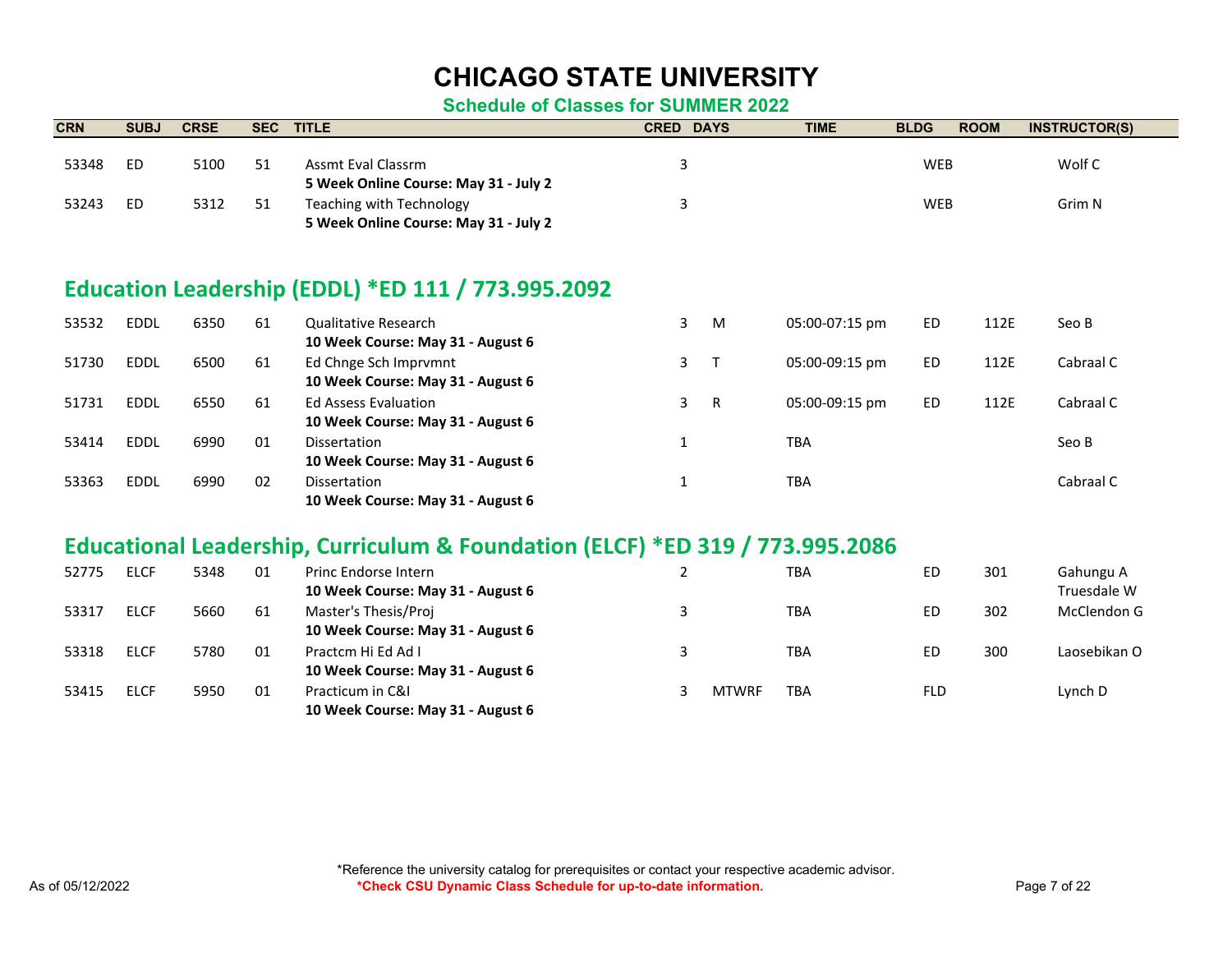| <b>CRN</b> | <b>SUBJ</b> | <b>CRSE</b> | <b>SEC</b> | <b>TITLE</b>                                                      | <b>CRED DAYS</b> |              | <b>TIME</b>    | <b>BLDG</b> | <b>ROOM</b> | <b>INSTRUCTOR(S)</b> |
|------------|-------------|-------------|------------|-------------------------------------------------------------------|------------------|--------------|----------------|-------------|-------------|----------------------|
|            |             |             |            | <b>EDUCATIONAL LEADERSHIP, CURRICULUM &amp; FOUNDATION ONLINE</b> |                  |              |                |             |             |                      |
|            |             |             |            |                                                                   |                  |              |                |             |             |                      |
| 53211      | <b>ELCF</b> | 5245        | 51         | Sup of Lit & Numer                                                | 4                |              |                | <b>WEB</b>  |             | Gahungu A            |
|            |             |             |            | 10 Week Online Course: May 31 - August 6                          |                  |              |                |             |             |                      |
| 53490      | <b>ELCF</b> | 5400        | 51         | Higher Ed Admin Law                                               | 3                |              |                | <b>WEB</b>  |             | Laosebikan O         |
|            |             |             |            | 5 Week Online Course: July 5 - August 6                           |                  |              |                |             |             |                      |
| 53472      | <b>ELCF</b> | 5620        | 51         | Soc/Cult Found Ed                                                 | 3                |              |                | <b>WEB</b>  |             | Lynch D              |
|            |             |             |            | 5 Week Online Course: May 31 - July 2                             |                  |              |                |             |             |                      |
|            |             |             |            | <b>Elementary Education (ELED) *ED 318 / 773.995.3932</b>         |                  |              |                |             |             |                      |
|            |             |             |            |                                                                   |                  |              |                |             |             |                      |
| 53501      | <b>ELED</b> | 4115        | 01         | Eled Std Teach I                                                  | 3                | <b>MTWRF</b> |                | <b>FLD</b>  |             | Benchik-Osborne J    |
|            |             |             |            | 5 Week Course: May 31 - July 2                                    |                  | <b>TR</b>    | 03:30-0450 pm  | <b>ED</b>   | 301         |                      |
| 53502      | <b>ELED</b> | 5115        | 01         | Eled Std Teach I                                                  | 3                | <b>MTWRF</b> |                | <b>FLD</b>  |             | Benchik-Osborne J    |
|            |             |             |            | 5 Week Course: May 31 - July 2                                    |                  | <b>TR</b>    | 03:30-0450 pm  | <b>ED</b>   | 301         |                      |
|            |             |             |            | English (ENG) *SCI 320 / 773.995.2189                             |                  |              |                |             |             |                      |
| 53129      | <b>ENG</b>  | 1230        | 01         | Writers' Workshop I                                               | 3                | <b>MTWR</b>  | 08:30-12:15 pm | <b>HWH</b>  | 303         | Williams C           |
|            |             |             |            | 5 Week Course: July 5 - August 6                                  |                  |              |                |             |             |                      |
|            |             |             |            | <b>Rise Academy</b>                                               |                  |              |                |             |             |                      |
| 53369      | <b>ENG</b>  | 1360        | 01         | <b>Essent Eng Grammar</b>                                         | 3                | <b>MW</b>    | 01:00-05:40 pm | SCI         | 210         | Ubangiji N           |
|            |             |             |            | 5 Week Course: May 31 - July 2                                    |                  |              |                |             |             |                      |
| 53463      | <b>ENG</b>  | 4322        | 61         | <b>Black Amer Poetry</b>                                          | 3                | <b>TR</b>    | 04:00-08:15 pm | SCI         | 209         | Ellis K              |
|            |             |             |            | 5 Week Course: July 5 - August 6                                  |                  |              |                |             |             |                      |
| 53465      | <b>ENG</b>  | 4370        | 61         | Amer Ethnic Exp Lit                                               | 3                | <b>MW</b>    | 04:00-08:15 pm | SCI         | 209         | Martinez N           |
|            |             |             |            | 5 Week Course: July 5 - August 6                                  |                  |              |                |             |             |                      |
| 53464      | <b>ENG</b>  | 5322        | 61         | <b>Black Amer Poetry</b>                                          | 3                | <b>TR</b>    | 04:00-08:15 pm | SCI         | 209         | Ellis K              |
|            |             |             |            | 5 Week Course: July 5 - August 6                                  |                  |              |                |             |             |                      |
| 53466      | <b>ENG</b>  | 5370        | 61         | Amer Ethnic Exp Lit                                               | 3                | <b>MW</b>    | 04:00-08:15 pm | SCI         | 209         | Martinez N           |
|            |             |             |            | 5 Week Course: July 5 - August 6                                  |                  |              |                |             |             |                      |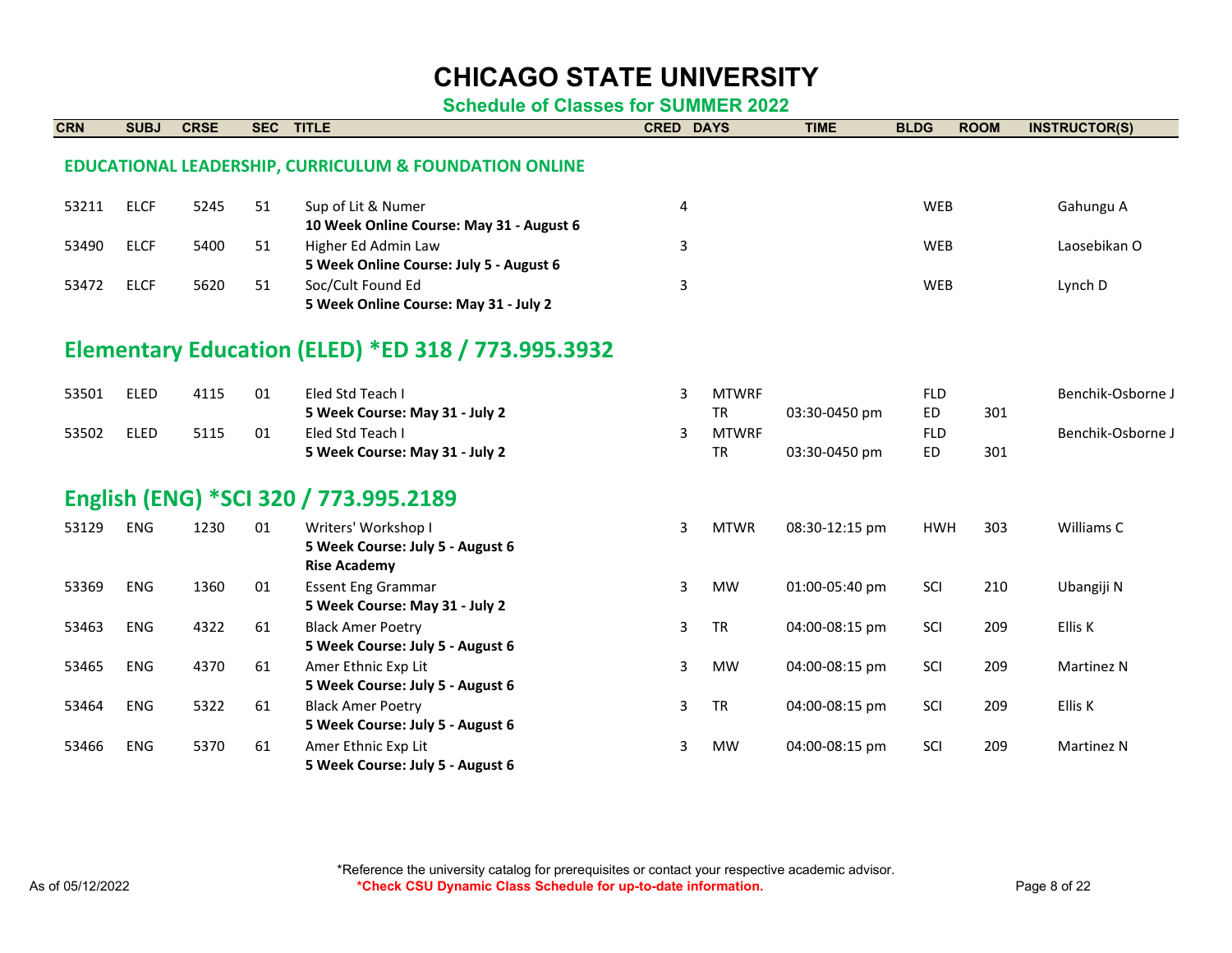| <b>CRN</b> | <b>SUBJ</b>             | <b>CRSE</b> | <b>SEC</b> | <b>TITLE</b>                                                    | <b>CRED DAYS</b> | <b>TIME</b> | <b>BLDG</b> | <b>ROOM</b> | <b>INSTRUCTOR(S)</b> |
|------------|-------------------------|-------------|------------|-----------------------------------------------------------------|------------------|-------------|-------------|-------------|----------------------|
|            | <b>ENGLISH ONLINE</b>   |             |            |                                                                 |                  |             |             |             |                      |
|            |                         |             |            |                                                                 |                  |             |             |             |                      |
| 53295      | <b>ENG</b>              | 1280        | 51         | <b>Composition II</b>                                           | 3                |             | <b>WEB</b>  |             | Aghahowa B           |
|            |                         |             |            | 10 Week Online Course: May 31 - August 6                        |                  |             |             |             |                      |
| 52768      | <b>ENG</b>              | 2790        | 51         | <b>Business Writing</b>                                         | 3                |             | WEB         |             | Ohale C              |
|            |                         |             |            | 5 Week Online Course: May 31 - July 2                           |                  |             |             |             |                      |
|            |                         |             |            |                                                                 |                  |             |             |             |                      |
|            |                         |             |            | Finance (FIN) *BHS 435 / 773.995.3979                           |                  |             |             |             |                      |
|            | <b>FINANCE ONLINE</b>   |             |            |                                                                 |                  |             |             |             |                      |
| 52705      | <b>FIN</b>              | 2660        | 51         | Principles of Finance                                           | 3                |             | <b>WEB</b>  |             | Yamani E             |
|            |                         |             |            | 5 Week Online Course: May 31 - July 2                           |                  |             |             |             |                      |
|            |                         |             |            |                                                                 |                  |             |             |             |                      |
|            |                         |             |            | Foreign Languages & Literatures (FL&L) *HWH 301A / 773.995.2350 |                  |             |             |             |                      |
| 53527      | FL&L                    | 4000        | 51         | FL Methods Elem Sch                                             | 3                |             | <b>WEB</b>  |             | Canalini A           |
|            |                         |             |            | 5 Week Online Course: July 5 - August 6                         |                  |             |             |             |                      |
|            |                         |             |            |                                                                 |                  |             |             |             |                      |
|            |                         |             |            | French (FREN) *HWH 301A / 773.995.2350                          |                  |             |             |             |                      |
|            | <b>FRENCH ONLINE</b>    |             |            |                                                                 |                  |             |             |             |                      |
| 53204      | <b>FREN</b>             | 1200        | 51         | Elem Bus French I                                               | 3                |             | <b>WEB</b>  |             | Norris E             |
|            |                         |             |            | 5 Week Online Course: July 5 - August 6                         |                  |             |             |             |                      |
|            |                         |             |            |                                                                 |                  |             |             |             |                      |
|            |                         |             |            | Geography (GEOG) *SCI 321 / 773.995.2186                        |                  |             |             |             |                      |
|            | <b>GEOGRAPHY ONLINE</b> |             |            |                                                                 |                  |             |             |             |                      |
| 53036      | <b>GEOG</b>             | 1000        | 51         | Society/Environment                                             | 3                |             | <b>WEB</b>  |             | Lotfata A            |
|            |                         |             |            | 5 Week Online Course: May 31 - July 2                           |                  |             |             |             |                      |
| 53496      | <b>GEOG</b>             | 1100        | 51         | <b>Global Diversity</b>                                         | 3                |             | <b>WEB</b>  |             | Gala T               |
|            |                         |             |            |                                                                 |                  |             |             |             |                      |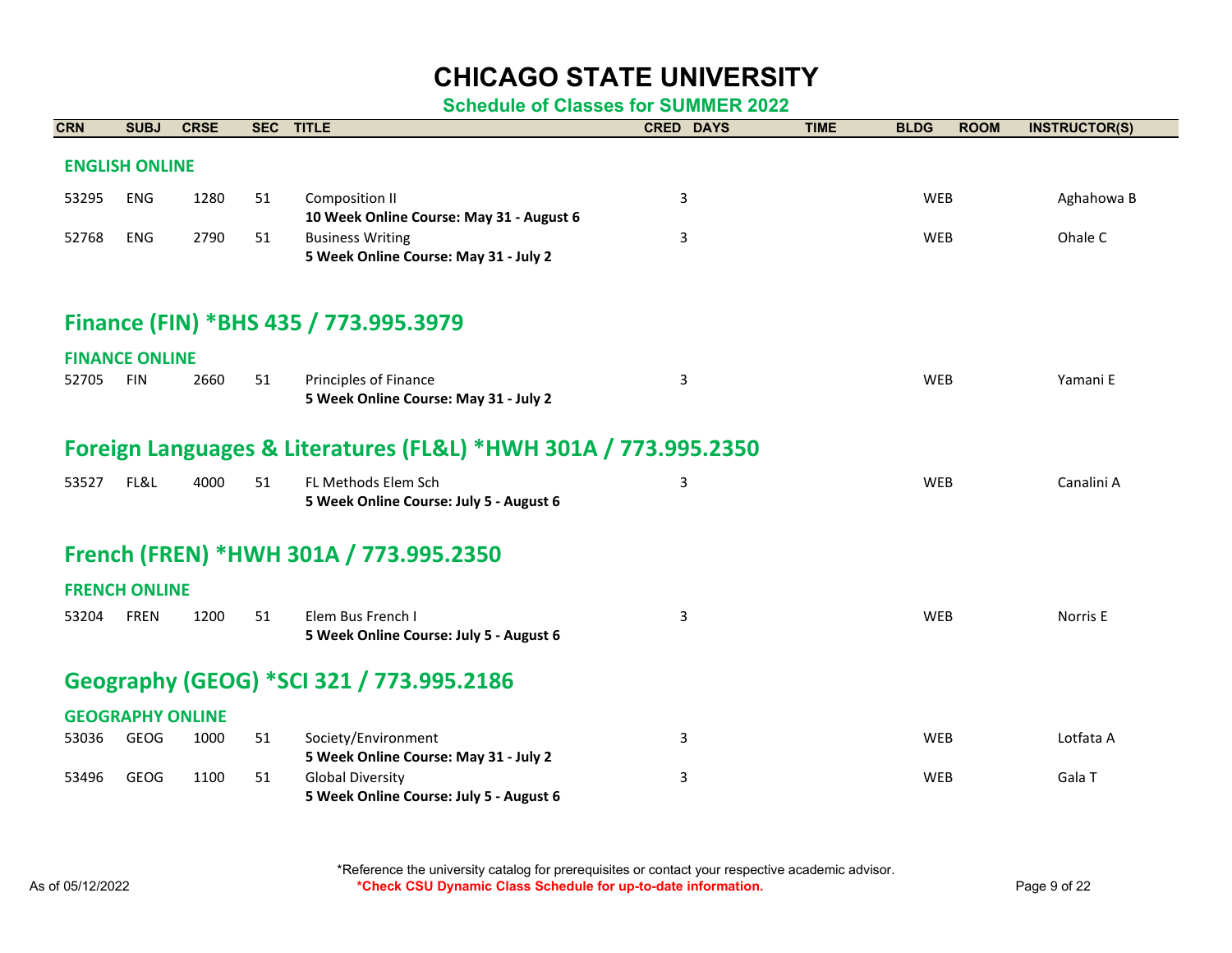| <b>CRN</b> | <b>SUBJ</b>     | <b>CRSE</b>                       | <b>SEC</b> | <b>TITLE</b>                                   | <b>CRED DAYS</b> |           | <b>TIME</b>    | <b>BLDG</b> | <b>ROOM</b> | <b>INSTRUCTOR(S)</b> |
|------------|-----------------|-----------------------------------|------------|------------------------------------------------|------------------|-----------|----------------|-------------|-------------|----------------------|
|            |                 |                                   |            |                                                |                  |           |                |             |             |                      |
|            |                 |                                   |            | Health & Safety (H S) *ED 319 / 773.995.208    |                  |           |                |             |             |                      |
| 53432      | H <sub>S</sub>  | 4830                              | 01         | Lab Instr Emer Dr Sk                           | 3                | <b>TR</b> | 05:00-07:15 pm | <b>JDC</b>  | 214         | Mahoney D            |
|            |                 |                                   |            | 10 Week Course: May 31 - August 6              |                  |           |                |             |             |                      |
| 53433      | H <sub>S</sub>  | 5830                              | 01         | Lab Instr Emer Dr Sk                           | 3                | <b>TR</b> | 05:00-07:15 pm | <b>JDC</b>  | 214         | Mahoney D            |
|            |                 |                                   |            | 10 Week Course: May 31 - August 6              |                  |           |                |             |             |                      |
|            |                 | <b>HEALTH &amp; SAFETY ONLINE</b> |            |                                                |                  |           |                |             |             |                      |
| 53503      | H <sub>S</sub>  | 4440                              | 51         | Persnl Hlth Well K-12                          | 3                |           |                | <b>WEB</b>  |             | Reed E               |
|            |                 |                                   |            | 10 Week Online Course: May 31 - August 6       |                  |           |                |             |             |                      |
| 53473      | H <sub>S</sub>  | 4600                              | 51         | Consumer Hith Ed                               | 3                |           |                | <b>WEB</b>  |             | <b>Richards S</b>    |
|            |                 |                                   |            | 10 Week Online Course: May 31 - August 6       |                  |           |                |             |             |                      |
| 53528      | H <sub>S</sub>  | 5440                              | 51         | Persnl Hlth Well K-12                          | 3                |           |                | <b>WEB</b>  |             | Reed E               |
|            |                 |                                   |            | 10 Week Online Course: May 31 - August 6       |                  |           |                |             |             |                      |
| 53474      | H <sub>S</sub>  | 5600                              | 51         | Consumer Hith Ed                               | 3                |           |                | <b>WEB</b>  |             | <b>Richards S</b>    |
|            |                 |                                   |            | 10 Week Online Course: May 31 - August 6       |                  |           |                |             |             |                      |
|            |                 |                                   |            |                                                |                  |           |                |             |             |                      |
|            |                 |                                   |            | Health Sciences (H SC) *DH 120B / 773.995.2512 |                  |           |                |             |             |                      |
| 53427      | H <sub>SC</sub> | 2150                              | 01         | Intro Hlth Profssns                            | 3                | <b>TR</b> | 09:00-12:50 pm | <b>BHS</b>  | 307         | Smith Jr G           |
|            |                 |                                   |            | 5 Week Course: May 31 - July 2                 |                  |           |                |             |             |                      |
| 53184      | H <sub>SC</sub> | 2150                              | 02         | Intro Hlth Profssns                            | 3                | <b>TR</b> | 01:00-04:50 pm | <b>BHS</b>  | 307         | Ebomoyi E            |
|            |                 |                                   |            | 5 Week Course: July 5 - August 6               |                  |           |                |             |             |                      |
| 53529      | H <sub>SC</sub> | 3317                              | 01         | <b>Health Promotion</b>                        | 3                | M         | 01:00-04:50 pm | <b>BHS</b>  | 504B        | Ebomoyi E            |
|            |                 |                                   |            | 10 Week Course: May 31 - August 6              |                  |           |                |             |             |                      |
| 53349      | H <sub>SC</sub> | 3321                              | 01         | Service Learning in Health                     | 3                | W         | 01:00-04:50 pm | <b>DH</b>   | 120C        | <b>Watkins Y</b>     |
|            |                 |                                   |            | 10 Week Course: May 31 - August 6              |                  |           |                |             |             |                      |
|            |                 |                                   |            |                                                |                  |           |                |             |             |                      |
|            |                 |                                   |            | History (HIST) *SCI 321 / 773.995.2186         |                  |           |                |             |             |                      |
| 53416      | <b>HIST</b>     | 4352                              | 01         | Chgo Experience                                | 3                | R         | 05:00-09:15 pm | SCI         | 213         | Kimble L             |
|            |                 |                                   |            | 5 Week Course: May 31 - July 2                 |                  | S         | 09:00-01:15 pm | SCI         | 213         |                      |
| 53517      | <b>HIST</b>     | 5352                              | 01         | Chgo Experience                                | 3                | R         | 05:00-09:15 pm | SCI         | 213         | Kimble L             |
|            |                 |                                   |            | 5 Week Course: May 31 - July 2                 |                  | S         | 09:00-01:15 pm | SCI         | 213         |                      |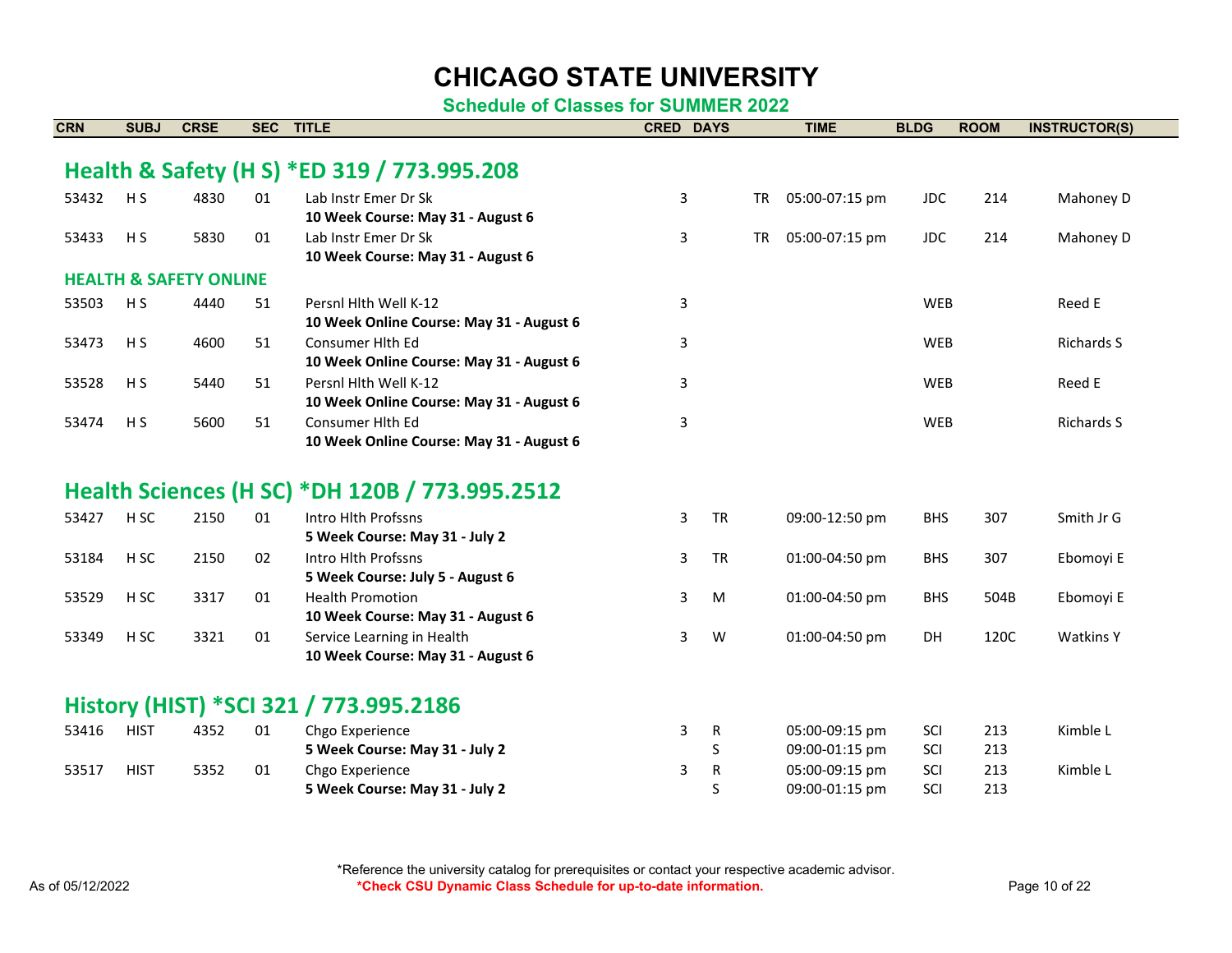| <b>CRN</b> | <b>SUBJ</b>           | <b>CRSE</b>                       | <b>SEC</b> | <b>TITLE</b>                                                 | <b>CRED DAYS</b>  | <b>TIME</b>    | <b>BLDG</b> | <b>ROOM</b> | <b>INSTRUCTOR(S)</b> |
|------------|-----------------------|-----------------------------------|------------|--------------------------------------------------------------|-------------------|----------------|-------------|-------------|----------------------|
|            | <b>HISTORY ONLINE</b> |                                   |            |                                                              |                   |                |             |             |                      |
| 52871      | <b>HIST</b>           | 1310                              | 51         | US Hist Since 1877                                           | 3                 |                | WEB         |             | N'Daou S             |
|            |                       |                                   |            | 5 Week Online Course: July 5 - August 6                      |                   |                |             |             |                      |
|            |                       |                                   |            |                                                              |                   |                |             |             |                      |
|            |                       |                                   |            | International Studies (I S) *SCI 316 / 773.821.2809          |                   |                |             |             |                      |
| 53493      | $\overline{15}$       | 3314                              | 61         | Field Internship                                             | 3<br><sub>S</sub> | 09:00-10:50 am | <b>HWH</b>  | 204         | Norris E             |
|            |                       |                                   |            | 5 Week Course: May 31 - July 2                               |                   |                |             |             |                      |
|            |                       |                                   |            | <b>Information Systems (INSY) *BHS 435 / 773.995.3979</b>    |                   |                |             |             |                      |
|            |                       | <b>INFORMATION SYSTEMS ONLINE</b> |            |                                                              |                   |                |             |             |                      |
| 53051      | <b>INSY</b>           | 1370                              | 51         | Microcptr Applic Bus                                         | 3                 |                | <b>WEB</b>  |             | Alsamara K           |
|            |                       |                                   |            | 5 Week Online Course: May 31 - July 2                        |                   |                |             |             |                      |
| 53052      | <b>INSY</b>           | 3200                              | 51         | <b>Bus Problem Solving</b>                                   | 3                 |                | <b>WEB</b>  |             | Alsamara K           |
|            |                       |                                   |            | 5 Week Online Course: July 5 - August 6                      |                   |                |             |             |                      |
|            |                       |                                   |            | Library and Information Science (LIS)*HWH 332 / 773.995.2102 |                   |                |             |             |                      |
|            |                       |                                   |            |                                                              |                   |                |             |             |                      |
|            |                       |                                   |            | <b>LIBRARY AND INFORMATION SCIENCE ONLINE</b>                |                   |                |             |             |                      |
| 53519      | LIS                   | 5110                              | 51         | Comm/Media Centers                                           | 3                 |                | <b>WEB</b>  |             | Gomez G              |
|            |                       |                                   |            | 5 Week Online Course: May 31 - July 2                        |                   |                |             |             |                      |
| 53371      | LIS                   | 5530                              | 51         | Metadata & Catalog                                           | 3                 |                | <b>WEB</b>  |             | Oh C                 |
|            |                       |                                   |            | 5 Week Online Course: May 31 - July 2                        |                   |                |             |             |                      |
| 53512      | LIS                   | 5670                              | 51         | Info Literacy Instr                                          | 3                 |                | <b>WEB</b>  |             | Montague R           |
|            |                       |                                   |            | 5 Week Online Course: July 5 - August 6                      |                   |                |             |             |                      |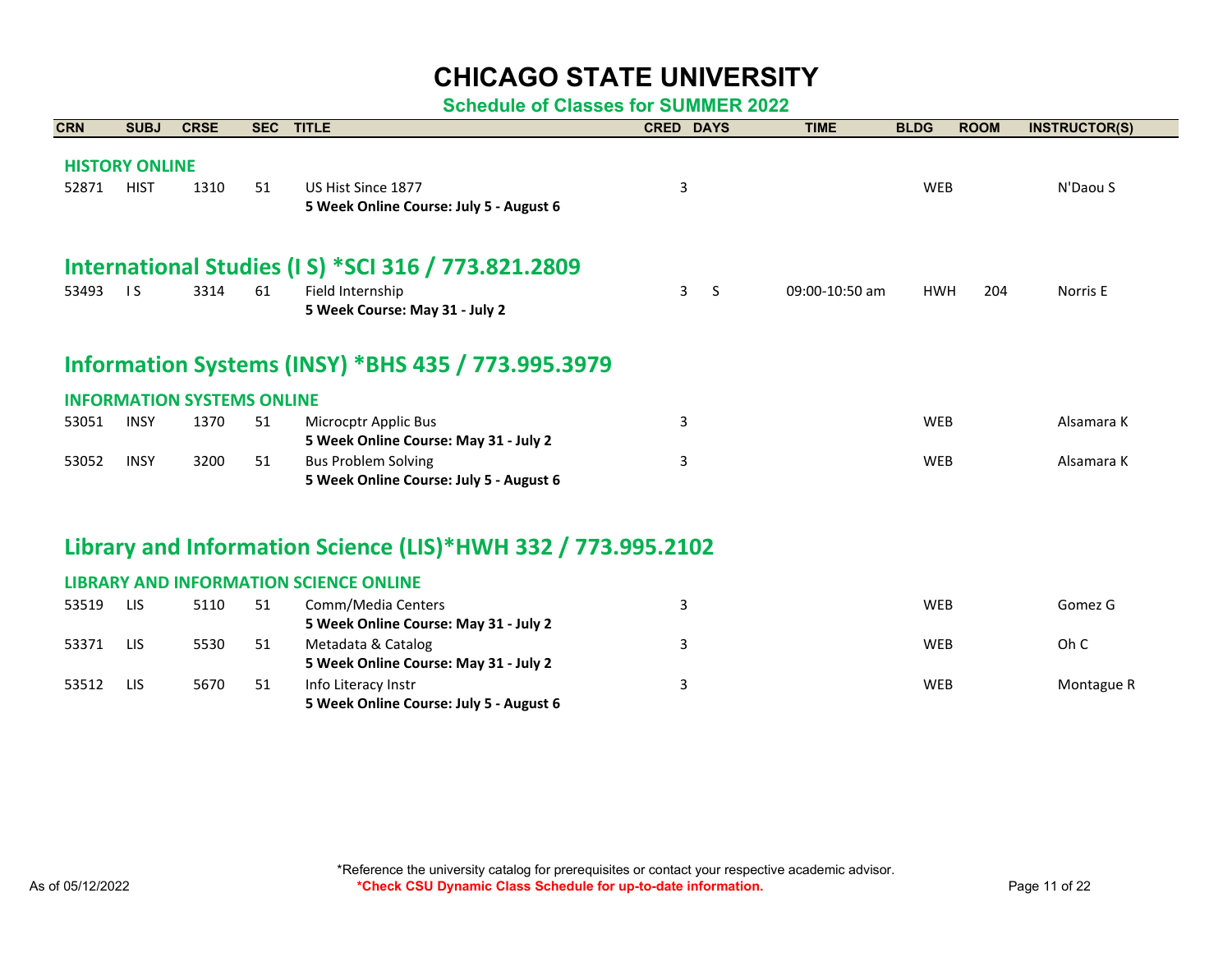**Schedule of Classes for SUMMER 2022**

| <b>CRN</b> | <b>SUBJ</b>             | <b>CRSE</b>              | <b>SEC</b> | <b>TITLE</b>                                                                 |   | <b>CRED DAYS</b>             | <b>TIME</b>    | <b>BLDG</b> | <b>ROOM</b> | <b>INSTRUCTOR(S)</b> |
|------------|-------------------------|--------------------------|------------|------------------------------------------------------------------------------|---|------------------------------|----------------|-------------|-------------|----------------------|
|            |                         |                          |            |                                                                              |   |                              |                |             |             |                      |
|            |                         |                          |            | Management (MGMT) *BHS 435 / 773.995.3979                                    |   |                              |                |             |             |                      |
| 53475      | <b>MGMT</b>             | 5200                     | 61S        | Ops & Suply Chn Mgmt                                                         |   | $\mathbf{3}$<br><sub>S</sub> | 09:00-01:15 pm | <b>BHS</b>  | 504A        | LaBonne P            |
|            |                         |                          |            | Special Session Course: May 31 - August 6                                    |   |                              |                |             |             |                      |
|            |                         | <b>MANAGEMENT ONLINE</b> |            |                                                                              |   |                              |                |             |             |                      |
| 53487      | <b>MGMT</b>             | 2520                     | 51         | <b>Sm Business Mgmt</b><br>5 Week Online Course: May 31 - July 2             | 3 |                              |                | <b>WEB</b>  |             | Upshaw S             |
| 53353      | <b>MGMT</b>             | 3020                     | 51         | <b>Organization Behave</b><br>5 Week Online Course: May 31 - July 2          | 3 |                              |                | <b>WEB</b>  |             | Ross <sub>D</sub>    |
| 52995      | <b>MGMT</b>             | 3240                     | 51         | <b>Production Management</b><br>5 Week Online Course: July 5 - August 6      | 3 |                              |                | <b>WEB</b>  |             | Upshaw S             |
| 53488      | <b>MGMT</b>             | 3600                     | 51         | Human Resource Mgmt<br>5 Week Online Course: May 31 - July 2                 | 3 |                              |                | <b>WEB</b>  |             | Williams E           |
| 53355      | <b>MGMT</b>             | 3620                     | 51         | <b>Industrial Relatn</b><br>5 Week Online Course: July 5 - August 6          | 3 |                              |                | <b>WEB</b>  |             | Justus B             |
| 53203      | <b>MGMT</b>             | 4890                     | 51         | <b>Business Policy and Strategy</b><br>5 Week Online Course: May 31 - July 2 | 3 |                              |                | <b>WEB</b>  |             | Kpo W                |
|            |                         |                          |            |                                                                              |   |                              |                |             |             |                      |
|            |                         |                          |            | Marketing (MKTG) *BHS 435 / 773.995.3979                                     |   |                              |                |             |             |                      |
|            | <b>MARKETING ONLINE</b> |                          |            |                                                                              |   |                              |                |             |             |                      |
| 53356      | <b>MKTG</b>             | 3110                     | 51         | Prin of Mktg<br>5 Week Online Course: July 5 - August 6                      | 3 |                              |                | <b>WEB</b>  |             | Bokhari Z            |
| 53489      | <b>MKTG</b>             | 5100                     | 51         | Sales & Mktg Mgmt                                                            | 3 |                              |                | <b>WEB</b>  |             | Bokhari Z            |

**10 Week Online Course: May 31 - August 6**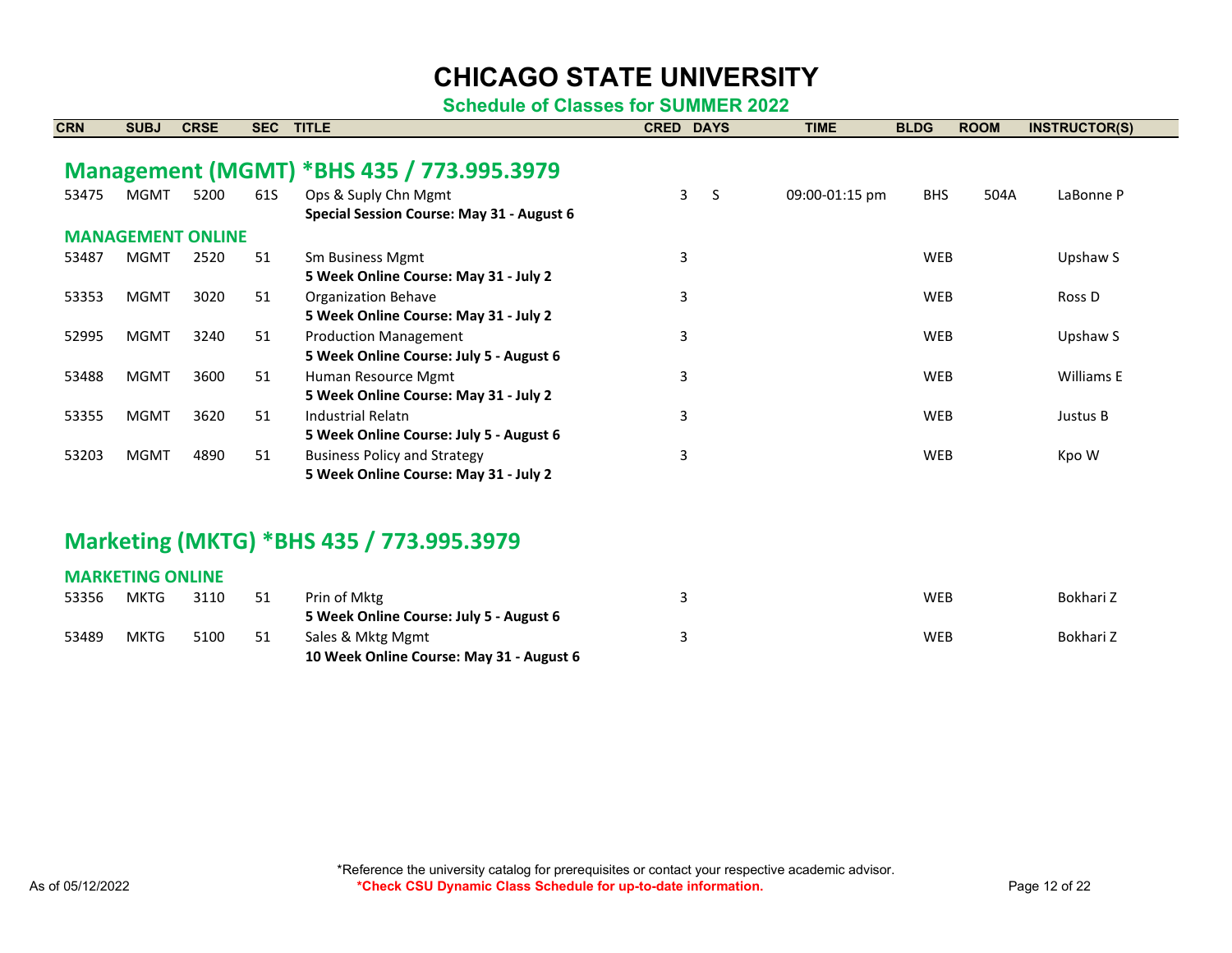**Schedule of Classes for SUMMER 2022**

| <b>CRN</b> | <b>SUBJ</b>        | <b>CRSE</b> | <b>SEC</b> | <b>TITLE</b>                                              | <b>DAYS</b><br><b>CRED</b> |             | <b>TIME</b>    | <b>BLDG</b> | <b>ROOM</b> | <b>INSTRUCTOR(S)</b> |
|------------|--------------------|-------------|------------|-----------------------------------------------------------|----------------------------|-------------|----------------|-------------|-------------|----------------------|
|            |                    |             |            |                                                           |                            |             |                |             |             |                      |
|            |                    |             |            | Mathematics (MATH) *HWH 332 / 773.995.2102                |                            |             |                |             |             |                      |
| 53151      | <b>MATH</b>        | 1040        | 01         | Math Data Sci 1                                           | 4                          | <b>MTWR</b> | 09:00-11:50 am | <b>HWH</b>  | 212         | Hrozencik D          |
|            |                    |             |            | 5 Week Course: May 31 - July 2                            |                            |             |                |             |             |                      |
| 53287      | <b>MATH</b>        | 1040        | 02         | Math Data Sci 1                                           | 4                          | <b>MTWR</b> | 09:00-11:50 am | <b>HWH</b>  | 207         | Yimer A              |
|            |                    |             |            | 5 Week Course: July 5 - August 6                          |                            |             |                |             |             |                      |
|            |                    |             |            | <b>Rise Academy</b>                                       |                            |             |                |             |             |                      |
| 53498      | <b>MATH</b>        | 1195        | 01         | Coll Alg Lab                                              | $\overline{2}$             | <b>MTWR</b> | 12:00-01:25 pm | <b>HWH</b>  | 207         | Akatsa V             |
|            |                    |             |            | 5 Week Course: May 31 - July 2                            |                            |             |                |             |             |                      |
| 53507      | <b>MATH</b>        | 1195        | 02         | Coll Alg Lab                                              | 2                          | <b>MTWR</b> | 04:00-05:25 pm | <b>HWH</b>  | 207         | <b>Musial P</b>      |
|            |                    |             |            | 5 Week Course: July 5 - August 6                          |                            |             |                |             |             |                      |
| 52823      | <b>MATH</b>        | 1200        | 01         | College Algebra                                           | 3                          | <b>MTWR</b> | 09:00-11:50 am | <b>HWH</b>  | 207         | Akatsa V             |
|            |                    |             |            | 5 Week Course: May 31 - July 2                            |                            |             |                |             |             |                      |
|            |                    |             |            | MATH 1195-01 is the co-requisite.                         |                            |             |                |             |             |                      |
|            |                    |             |            | Do not register in 1195.02                                |                            |             |                |             |             |                      |
| 53276      | <b>MATH</b>        | 1200        | 61         | College Algebra<br>5 Week Course: July 5 - August 6       | 3                          | <b>MTWR</b> | 05:30-08:20 pm | <b>HWH</b>  | 207         | <b>Musial P</b>      |
|            |                    |             |            | MATH 1195-01 is the co-requisite.                         |                            |             |                |             |             |                      |
|            |                    |             |            | Do not register in 1195.01                                |                            |             |                |             |             |                      |
| 53508      | <b>MATH</b>        | 1410        | 61         | Calculus I                                                | 4                          | <b>MTWR</b> | 06:00-08:50 pm | <b>HWH</b>  | 211         | Attele K             |
|            |                    |             |            | 5 Week Course: July 5 - August 6                          |                            |             |                |             |             |                      |
|            | <b>MATH ONLINE</b> |             |            |                                                           |                            |             |                |             |             |                      |
| 53277      | <b>MATH</b>        | 1400        | 51         | <b>Basic Calculus</b>                                     | 3                          |             |                | <b>WEB</b>  |             | Khasawneh E          |
|            |                    |             |            | 5 Week Online Course: May 31 - July 2                     |                            |             |                |             |             |                      |
|            |                    |             |            |                                                           |                            |             |                |             |             |                      |
|            |                    |             |            |                                                           |                            |             |                |             |             |                      |
|            |                    |             |            | Music (MUS) *HWH 331 / 773.995.2155                       |                            |             |                |             |             |                      |
|            |                    |             |            |                                                           |                            |             |                |             |             |                      |
|            |                    |             |            | <b>MUS *General Education and Non-Music Major Courses</b> |                            |             |                |             |             |                      |
| 53462      | <b>MUS</b>         | 1134        | 01         | Hist/Apprec Music                                         | 3                          | <b>MTWR</b> | 10:30-12:45 pm | <b>HWH</b>  | 105         | Szabo N              |
|            |                    |             |            | 5 Week Course: July 5 - August 6                          |                            |             |                |             |             |                      |

53426 MUS 2215 01 African-Amer Music

**5 Week Course: May 31 - July 2**

3 MTWR 10:30-12:45 pm HWH 105 Stevenson R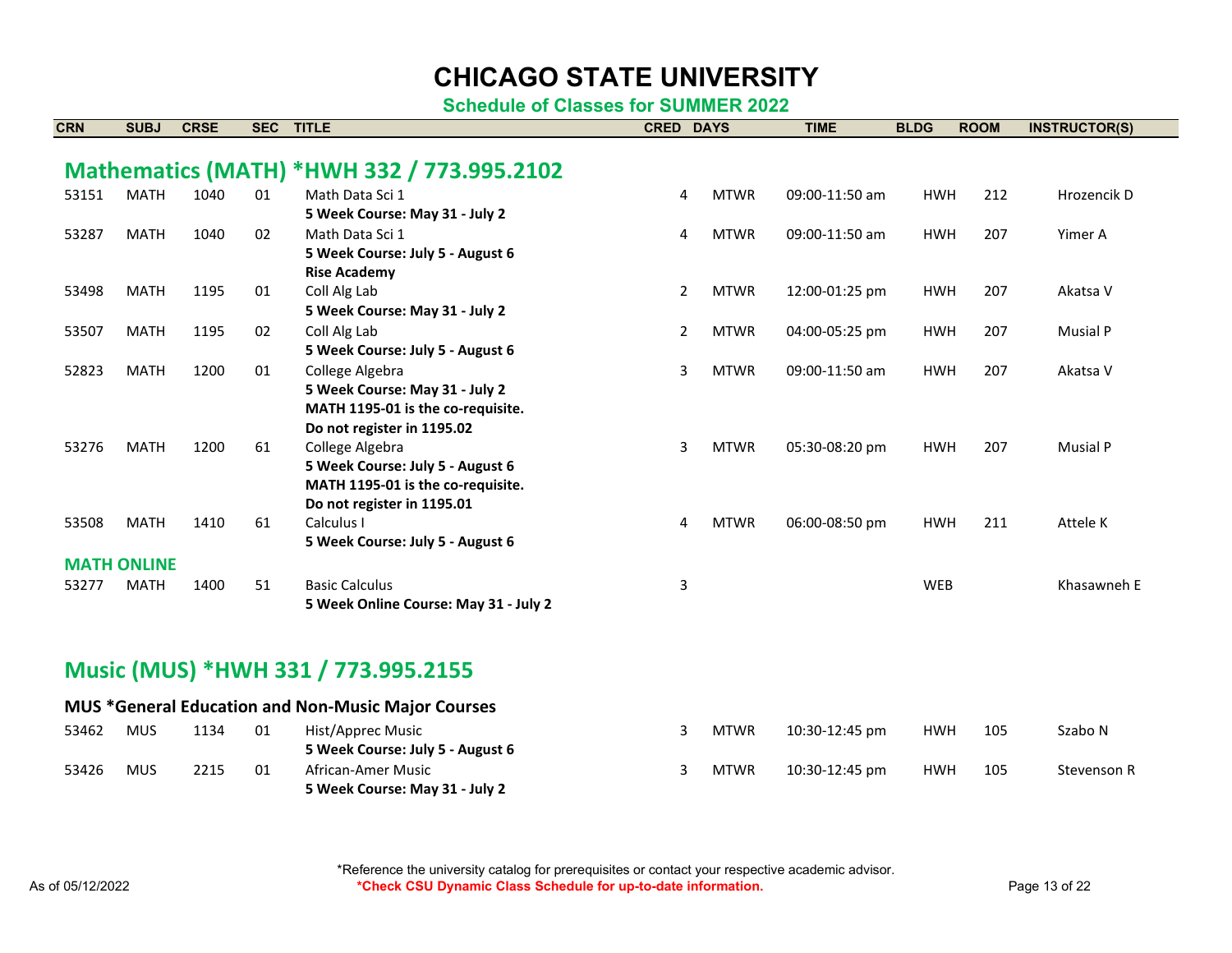**Schedule of Classes for SUMMER 2022**

| <b>SUBJ</b>                                              | <b>CRSE</b> | <b>SEC</b> |                                                |                                                                                                                                                                                                                                             |                                                                       | <b>TIME</b>                      | <b>BLDG</b>              | <b>ROOM</b>                                                                                                                                                          | <b>INSTRUCTOR(S)</b>  |  |
|----------------------------------------------------------|-------------|------------|------------------------------------------------|---------------------------------------------------------------------------------------------------------------------------------------------------------------------------------------------------------------------------------------------|-----------------------------------------------------------------------|----------------------------------|--------------------------|----------------------------------------------------------------------------------------------------------------------------------------------------------------------|-----------------------|--|
|                                                          |             |            |                                                |                                                                                                                                                                                                                                             |                                                                       |                                  |                          |                                                                                                                                                                      |                       |  |
|                                                          |             |            |                                                |                                                                                                                                                                                                                                             |                                                                       |                                  |                          |                                                                                                                                                                      |                       |  |
|                                                          |             |            |                                                |                                                                                                                                                                                                                                             |                                                                       |                                  |                          |                                                                                                                                                                      | Robinson J            |  |
|                                                          |             |            |                                                |                                                                                                                                                                                                                                             |                                                                       |                                  |                          |                                                                                                                                                                      | Ngonmeudje G,         |  |
|                                                          |             |            |                                                |                                                                                                                                                                                                                                             |                                                                       |                                  |                          |                                                                                                                                                                      | <b>Barlow-Walls C</b> |  |
|                                                          |             |            |                                                |                                                                                                                                                                                                                                             |                                                                       |                                  |                          |                                                                                                                                                                      | Potti R               |  |
| <b>Occupational Therapy (O T) *DH 132 / 773.995.2366</b> |             |            |                                                |                                                                                                                                                                                                                                             |                                                                       |                                  |                          |                                                                                                                                                                      |                       |  |
| O T                                                      | 5211        | 01         |                                                |                                                                                                                                                                                                                                             | <b>MW</b>                                                             |                                  | DH                       | 125                                                                                                                                                                  | Davenport K           |  |
|                                                          |             |            | 10 Week Course: May 31 - August 6              |                                                                                                                                                                                                                                             |                                                                       |                                  |                          |                                                                                                                                                                      |                       |  |
| O T                                                      | 5230        | 01         | Research Methods OT                            |                                                                                                                                                                                                                                             | <b>MW</b>                                                             |                                  | DH                       | 125                                                                                                                                                                  | Austin S              |  |
|                                                          |             |            | Special Session Meeting Dates: May 31 - July 8 |                                                                                                                                                                                                                                             |                                                                       |                                  |                          |                                                                                                                                                                      |                       |  |
| O T                                                      | 5352        | 01         | <b>Human Occupation III</b>                    |                                                                                                                                                                                                                                             | <b>TR</b>                                                             |                                  | DH                       | 125                                                                                                                                                                  | Smith R               |  |
|                                                          |             |            | Special Session Course: May 31 - July 22       |                                                                                                                                                                                                                                             |                                                                       |                                  |                          |                                                                                                                                                                      |                       |  |
| O T                                                      | 5371        | 01         | Level II Fld: Rot II                           |                                                                                                                                                                                                                                             | F                                                                     |                                  | <b>FLD</b>               |                                                                                                                                                                      | Ford V                |  |
|                                                          |             |            | 10 Week Course: May 31 - August 6              |                                                                                                                                                                                                                                             |                                                                       |                                  |                          |                                                                                                                                                                      |                       |  |
| O T                                                      | 5395        | 01S        | Graduate Symposium                             |                                                                                                                                                                                                                                             | <b>TR</b>                                                             |                                  | <b>DH</b>                | 125                                                                                                                                                                  | Ford V                |  |
|                                                          |             |            | Special Session Course: June 27 - July 29      |                                                                                                                                                                                                                                             |                                                                       |                                  |                          |                                                                                                                                                                      |                       |  |
|                                                          |             |            |                                                |                                                                                                                                                                                                                                             |                                                                       |                                  |                          |                                                                                                                                                                      |                       |  |
| O T                                                      | 2010        | 51         | Intr to Oc Therapy                             |                                                                                                                                                                                                                                             |                                                                       |                                  |                          |                                                                                                                                                                      | Jones L               |  |
|                                                          |             |            | Special Session Course: May 31 - August 6      |                                                                                                                                                                                                                                             |                                                                       |                                  |                          |                                                                                                                                                                      |                       |  |
|                                                          |             |            |                                                |                                                                                                                                                                                                                                             |                                                                       |                                  |                          |                                                                                                                                                                      |                       |  |
| PHAR                                                     | 6224        | 01         | <b>Prof Practice IV</b>                        |                                                                                                                                                                                                                                             |                                                                       | <b>TBA</b>                       | <b>FLD</b>               |                                                                                                                                                                      | <b>Blakely B</b>      |  |
|                                                          |             |            | 10 Week Course: May 31 - August 6              |                                                                                                                                                                                                                                             |                                                                       |                                  |                          |                                                                                                                                                                      |                       |  |
| <b>PHAR</b>                                              | 6326        | 01         | <b>Prof Practice VI</b>                        |                                                                                                                                                                                                                                             | <b>MTWRF</b>                                                          |                                  | <b>FLD</b>               |                                                                                                                                                                      | Johnson C             |  |
|                                                          |             |            | Special Session Course: May 16 - May 27        |                                                                                                                                                                                                                                             |                                                                       |                                  |                          |                                                                                                                                                                      | <b>Blakely B</b>      |  |
| <b>PHAR</b>                                              | 6421        | 01         | Intro to APPE                                  |                                                                                                                                                                                                                                             |                                                                       | <b>TBA</b>                       | DH                       | 3041                                                                                                                                                                 | McClain D             |  |
|                                                          |             |            | Special Session Course: June 6 - June 8        |                                                                                                                                                                                                                                             |                                                                       |                                  |                          |                                                                                                                                                                      |                       |  |
|                                                          | <b>NURS</b> | 3326       | 01                                             | <b>TITLE</b><br>Nursing (NURS) *BHS 200A / 773.995.3992<br><b>Mental Health Nursing</b><br>Special Session Course: May 31 - July 23<br>Prog Plan Population<br><b>OCCUPATIONAL THERAPY ONLINE</b><br>Pharmacy (PHAR) *DH 206 / 773.821.2500 | 5<br>3<br>3<br>3<br>5<br>4<br>3<br>$\overline{2}$<br>1<br>$\mathbf 0$ | <b>CRED DAYS</b><br>T.<br>W<br>R | <b>TBA</b><br><b>TBA</b> | 09:00-11:50 am<br><b>BHS</b><br><b>FLD</b><br><b>FLD</b><br>09:00-11:20 am<br>12:30-03:50 pm<br>10:00-12:50 pm<br>09:00-04:50 pm<br>01:00-04:50 pm<br>08:00-05:00 pm | 504B<br><b>WEB</b>    |  |

**PHAR 6421-01 meets in DH 3041.**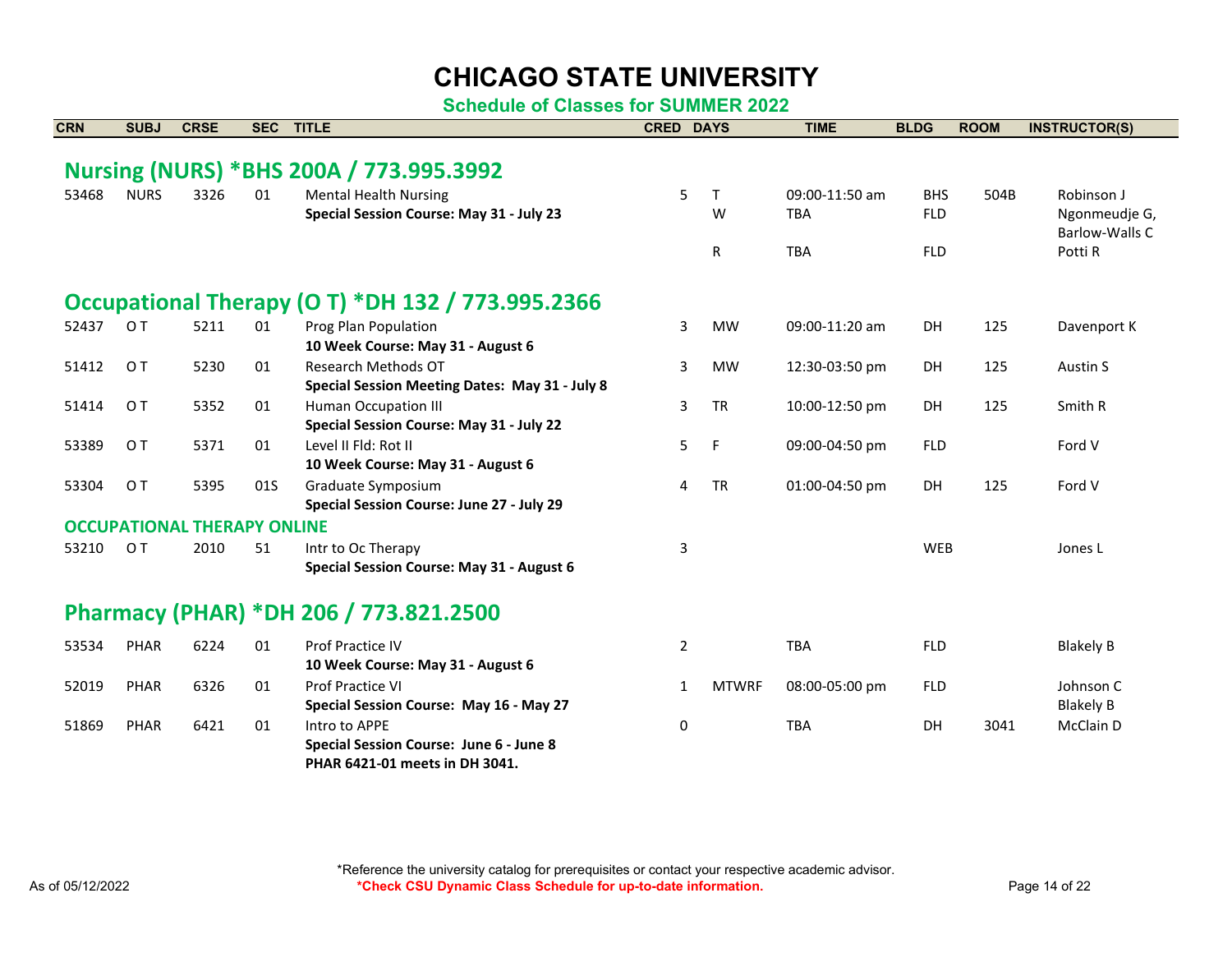#### **Schedule of Classes for SUMMER 2022**

| <b>CRN</b> | <b>SUBJ</b> | <b>CRSE</b> | <b>SEC</b> | <b>TITLE</b>                              | <b>CRED DAYS</b> | <b>TIME</b> | <b>BLDG</b><br><b>ROOM</b> | <b>INSTRUCTOR(S)</b> |
|------------|-------------|-------------|------------|-------------------------------------------|------------------|-------------|----------------------------|----------------------|
|            |             |             |            |                                           |                  |             |                            |                      |
| 51870      | PHAR        | 6422        | 01         | <b>APPE-Ambulatory Care</b>               | 5                | <b>TBA</b>  | <b>FLD</b>                 | McClain D            |
|            |             |             |            | Special Session Course: June 13 - July 22 |                  |             |                            |                      |
| 51871      | <b>PHAR</b> | 6423        | 01         | APPE-Community                            | 5                | <b>TBA</b>  | <b>FLD</b>                 | McClain D            |
|            |             |             |            | Special Session Course: June 13 - July 22 |                  |             |                            |                      |
| 51872      | <b>PHAR</b> | 6424        | 01         | APPE-Institutional                        | 5                | <b>TBA</b>  | <b>FLD</b>                 | McClain D            |
|            |             |             |            | Special Session Course: June 13 - July 22 |                  |             |                            |                      |
| 51873      | PHAR        | 6425        | 01         | APPE-Gen Medicine                         | 5                | <b>TBA</b>  | <b>FLD</b>                 | McClain D            |
|            |             |             |            | Special Session Course: June 13 - July 22 |                  |             |                            |                      |
| 52511      | PHAR        | 6426        | 01         | APPE-Adv Ambul Care                       | 5                | <b>TBA</b>  | <b>FLD</b>                 | McClain D            |
|            |             |             |            | Special Session Course: June 13 - July 22 |                  |             |                            |                      |
| 52512      | <b>PHAR</b> | 6427        | 01         | <b>APPE-Adv Community</b>                 | 5                | <b>TBA</b>  | <b>FLD</b>                 | McClain D            |
|            |             |             |            | Special Session Course: June 13 - July 22 |                  |             |                            |                      |
| 52513      | <b>PHAR</b> | 6428        | 01         | APPE-Adv Medicine                         | 5                | <b>TBA</b>  | <b>FLD</b>                 | McClain D            |
|            |             |             |            | Special Session Course: June 13 - July 22 |                  |             |                            |                      |
| 52514      | <b>PHAR</b> | 6429        | 01         | <b>APPE-Critical Care</b>                 | 5                | <b>TBA</b>  | <b>FLD</b>                 | McClain D            |
|            |             |             |            | Special Session Course: June 13 - July 22 |                  |             |                            |                      |
| 51878      | PHAR        | 6430        | 01         | APPE-Drug Info                            | 5                | <b>TBA</b>  | <b>FLD</b>                 | McClain D            |
|            |             |             |            | Special Session Course: June 13 - July 22 |                  |             |                            |                      |
| 52515      | <b>PHAR</b> | 6431        | 01         | <b>APPE-Geriatrics</b>                    | 5                | <b>TBA</b>  | <b>FLD</b>                 | McClain D            |
|            |             |             |            | Special Session Course: June 13 - July 22 |                  |             |                            |                      |
| 52516      | <b>PHAR</b> | 6432        | 01         | <b>APPE-Kinetics</b>                      | 5                | <b>TBA</b>  | <b>FLD</b>                 | McClain D            |
|            |             |             |            | Special Session Course: June 11 - July 17 |                  |             |                            |                      |
| 52517      | <b>PHAR</b> | 6433        | 01         | APPE-Nutrition                            | 5                | <b>TBA</b>  | <b>FLD</b>                 | McClain D            |
|            |             |             |            | Special Session Course: June 13 - July 22 |                  |             |                            |                      |
| 51882      | PHAR        | 6434        | 01         | <b>APPE-Pediatrics</b>                    | 5                | <b>TBA</b>  | <b>FLD</b>                 | McClain D            |
|            |             |             |            | Special Session Course: June 13 - July 22 |                  |             |                            |                      |
| 52518      | <b>PHAR</b> | 6435        | 01         | APPE-Psychiatry                           | 5                | <b>TBA</b>  | <b>FLD</b>                 | McClain D            |
|            |             |             |            | Special Session Course: June 13 - July 22 |                  |             |                            |                      |
| 52519      | <b>PHAR</b> | 6436        | 01         | APPE-Surgery                              | 5                | <b>TBA</b>  | <b>FLD</b>                 | McClain D            |
|            |             |             |            | Special Session Course: June 13 - July 22 |                  |             |                            |                      |
| 52520      | PHAR        | 6437        | 01         | APPE-Home Health                          | 5                | <b>TBA</b>  | <b>FLD</b>                 | McClain D            |
|            |             |             |            | Special Session Course: June 13 - July 22 |                  |             |                            |                      |

\*Reference the university catalog for prerequisites or contact your respective academic advisor. As of 05/12/2022 *Page 15 of 22* **\*Check CSU Dynamic Class Schedule for up-to-date information.** Page 15 of 22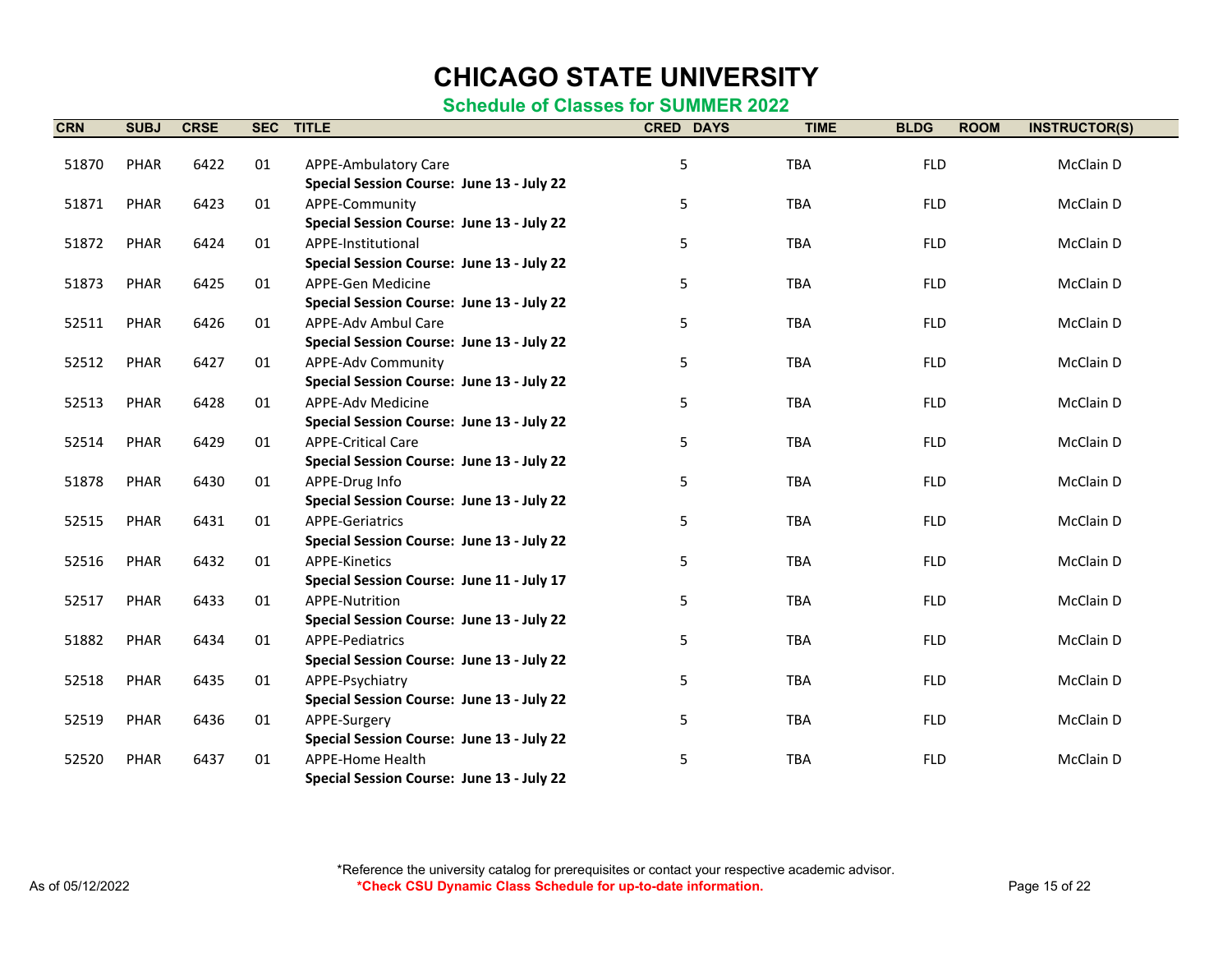| <b>CRN</b> | <b>SUBJ</b> | <b>CRSE</b> | <b>SEC</b> | <b>TITLE</b>                              | <b>CRED DAYS</b> | <b>TIME</b> | <b>BLDG</b><br><b>ROOM</b> | <b>INSTRUCTOR(S)</b> |
|------------|-------------|-------------|------------|-------------------------------------------|------------------|-------------|----------------------------|----------------------|
|            |             |             |            |                                           |                  |             |                            |                      |
| 51886      | <b>PHAR</b> | 6438        | 01         | <b>APPE-Adv Specialty</b>                 | 5                | <b>TBA</b>  | <b>FLD</b>                 | McClain D            |
|            |             |             |            | Special Session Course: June 13 - July 22 |                  |             |                            |                      |
| 51887      | PHAR        | 6439        | 01         | APPE-Administration                       | 5                | TBA         | <b>FLD</b>                 | McClain D            |
|            |             |             |            | Special Session Course: June 13 - July 22 |                  |             |                            |                      |
| 51888      | PHAR        | 6440        | 01         | APPE-Industry                             | 5                | TBA         | <b>FLD</b>                 | McClain D            |
|            |             |             |            | Special Session Course: June 13 - July 22 |                  |             |                            |                      |
| 51889      | <b>PHAR</b> | 6441        | 01         | APPE-Mail Order                           | 5                | TBA         | <b>FLD</b>                 | McClain D            |
|            |             |             |            | Special Session Course: June 13 - July 22 |                  |             |                            |                      |
| 51890      | <b>PHAR</b> | 6442        | 01         | APPE-Research                             | 5                | <b>TBA</b>  | <b>FLD</b>                 | McClain D            |
|            |             |             |            | Special Session Course: June 13 - July 22 |                  |             |                            |                      |
| 52521      | <b>PHAR</b> | 6443        | 01         | APPE-Regulatory                           | 5                | TBA         | <b>FLD</b>                 | McClain D            |
|            |             |             |            | Special Session Course: June 13 - July 22 |                  |             |                            |                      |
| 51892      | <b>PHAR</b> | 6444        | 01         | APPE-Academia                             | 5                | TBA         | <b>FLD</b>                 | McClain D            |
|            |             |             |            | Special Session Course: June 13 - July 22 |                  |             |                            |                      |
| 52522      | PHAR        | 6445        | 01         | APPE-Vet. Pharmacy                        | 5                | TBA         | <b>FLD</b>                 | McClain D            |
|            |             |             |            | Special Session Course: June 13 - July 22 |                  |             |                            |                      |
| 52523      | PHAR        | 6446        | 01         | <b>APPE-Nuclear Pharm</b>                 | 5                | <b>TBA</b>  | <b>FLD</b>                 | McClain D            |
|            |             |             |            | Special Session Course: June 13 - July 22 |                  |             |                            |                      |
| 51895      | <b>PHAR</b> | 6447        | 01         | APPE-Infect. Disease                      | 5                | TBA         | <b>FLD</b>                 | McClain D            |
|            |             |             |            | Special Session Course: June 13 - July 22 |                  |             |                            |                      |
| 52524      | PHAR        | 6448        | 01         | APPE-Oncology                             | 5                | TBA         | <b>FLD</b>                 | McClain D            |
|            |             |             |            | Special Session Course: June 13 - July 22 |                  |             |                            |                      |
| 53382      | <b>PHAR</b> | 6501        | 01         | Spec Proj/Research                        | $\mathbf{1}$     | <b>TBA</b>  |                            | Hughes J             |
|            |             |             |            | 5 Week Course: May 31 - July 2            |                  |             |                            |                      |
| 53535      | <b>PHAR</b> | 6501        | 02         | Spec Proj/Research                        | 1                | <b>TBA</b>  |                            | Hughes J             |
|            |             |             |            | 5 Week Course: July 5 - August 6          |                  |             |                            |                      |
| 53536      | <b>PHAR</b> | 6502        | 01         | Spec Proj/Research                        | $\overline{2}$   | <b>TBA</b>  |                            | Hughes J             |
|            |             |             |            | 5 Week Course: May 31 - July 2            |                  |             |                            |                      |
| 53435      | <b>PHAR</b> | 6611        | 01         | P1 Special Topics I                       | $\mathbf{1}$     | <b>TBA</b>  |                            | Tauseef M            |
|            |             |             |            | 5 Week Course: May 31 - July 2            |                  |             |                            |                      |
| 53077      | PHAR        | 6611        | 03         | P1 Special Topics I                       | $\mathbf{1}$     | <b>TBA</b>  |                            | Puglisi-Weening M    |
|            |             |             |            | 5 Week Course: May 31 - July 2            |                  |             |                            |                      |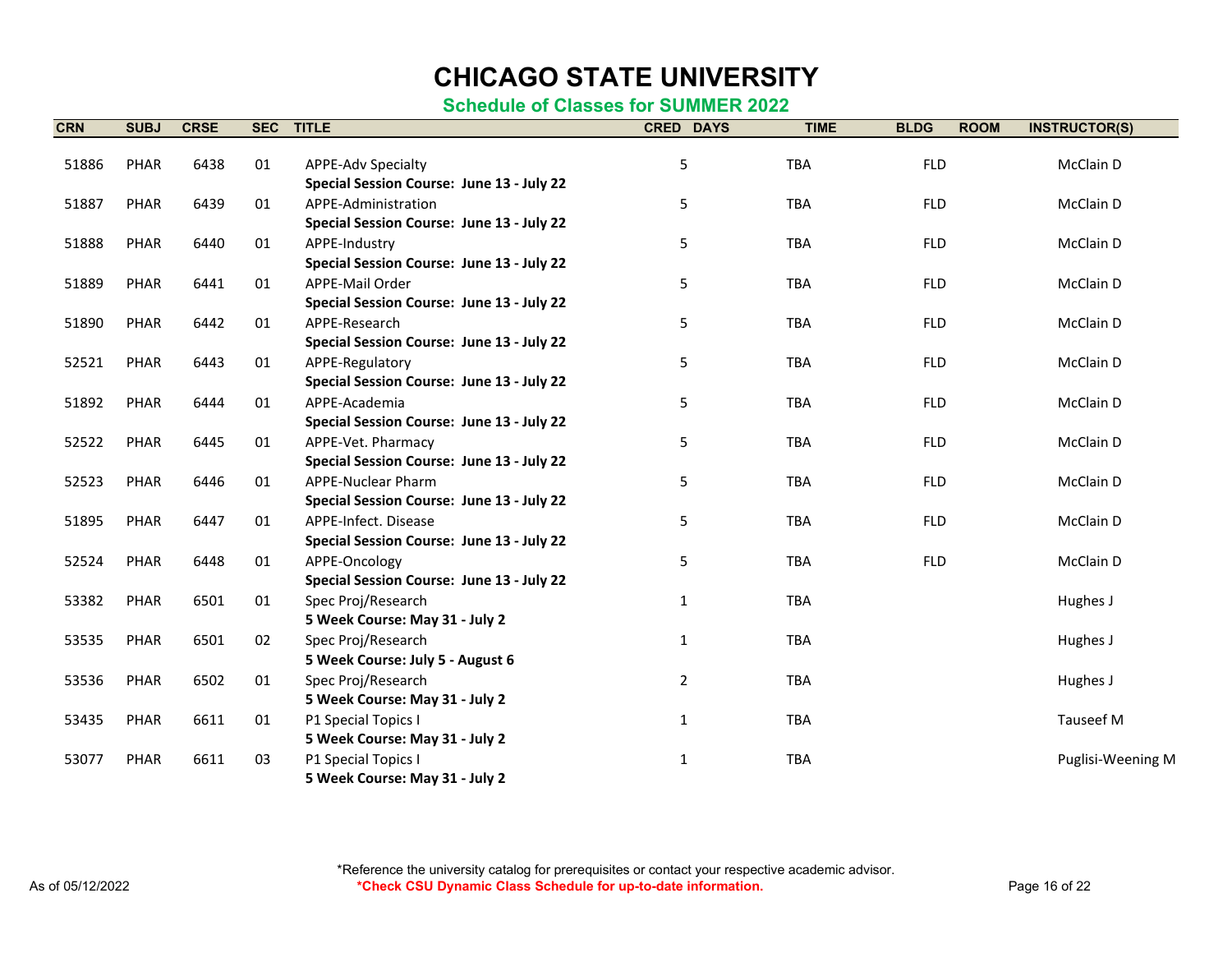| <b>CRN</b> | <b>SUBJ</b>                                     | <b>CRSE</b> | <b>SEC</b> | <b>TITLE</b>                   | <b>CRED DAYS</b> | <b>TIME</b> | <b>BLDG</b> | <b>ROOM</b> | <b>INSTRUCTOR(S)</b> |  |  |  |
|------------|-------------------------------------------------|-------------|------------|--------------------------------|------------------|-------------|-------------|-------------|----------------------|--|--|--|
| 53436      | PHAR                                            | 6611        | 04         | P1 Special Topics I            | $\mathbf{1}$     | <b>TBA</b>  |             |             | Petrova T            |  |  |  |
|            |                                                 |             |            | 5 Week Course: May 31 - July 2 |                  |             |             |             |                      |  |  |  |
| 53437      | PHAR                                            | 6611        | 05         | P1 Special Topics I            | $\mathbf{1}$     | TBA         |             |             | Hussein S            |  |  |  |
|            |                                                 |             |            | 5 Week Course: May 31 - July 2 |                  |             |             |             |                      |  |  |  |
| 53438      | PHAR                                            | 6612        | 02         | P 1 Special Topics II          | $\mathbf{1}$     | TBA         |             |             | Puglisi-Weening M    |  |  |  |
|            |                                                 |             |            | 5 Week Course: May 31 - July 2 |                  |             |             |             |                      |  |  |  |
| 53439      | PHAR                                            | 6612        | 03         | P 1 Special Topics II          | $\mathbf{1}$     | TBA         |             |             | Fazal N              |  |  |  |
|            |                                                 |             |            | 5 Week Course: May 31 - July 2 |                  |             |             |             |                      |  |  |  |
| 53441      | PHAR                                            | 6612        | 05         | P 1 Special Topics II          | $\mathbf{1}$     | <b>TBA</b>  |             |             | Beth A               |  |  |  |
|            |                                                 |             |            | 5 Week Course: May 31 - July 2 |                  |             |             |             |                      |  |  |  |
| 53443      | PHAR                                            | 6621        | 01         | P2 Special Topics              | $\mathbf{1}$     | TBA         |             |             | Danquah M            |  |  |  |
|            |                                                 |             |            | 5 Week Course: May 31 - July 2 |                  |             |             |             |                      |  |  |  |
| 53445      | PHAR                                            | 6621        | 03         | P2 Special Topics              | $\mathbf{1}$     | <b>TBA</b>  |             |             | Fields H             |  |  |  |
|            |                                                 |             |            | 5 Week Course: May 31 - July 2 |                  |             |             |             |                      |  |  |  |
| 53322      | PHAR                                            | 6621        | 04         | P2 Special Topics              | $\mathbf{1}$     | TBA         |             |             | Newaz M              |  |  |  |
|            |                                                 |             |            | 5 Week Course: May 31 - July 2 |                  |             |             |             |                      |  |  |  |
| 53164      | PHAR                                            | 6621        | 05         | P2 Special Topics              | $\mathbf{1}$     | TBA         |             |             | Newaz M              |  |  |  |
|            |                                                 |             |            | 5 Week Course: May 31 - July 2 |                  |             |             |             |                      |  |  |  |
| 53447      | PHAR                                            | 6622        | 01         | P2 Special Topics              | $\mathbf{1}$     | TBA         |             |             | Fields H             |  |  |  |
|            |                                                 |             |            | 5 Week Course: May 31 - July 2 |                  |             |             |             |                      |  |  |  |
| 53448      | PHAR                                            | 6622        | 02         | P2 Special Topics              | $\mathbf{1}$     | <b>TBA</b>  |             |             | Petrova T            |  |  |  |
|            |                                                 |             |            | 5 Week Course: May 31 - July 2 |                  |             |             |             |                      |  |  |  |
| 53326      | PHAR                                            | 6622        | 03         | P2 Special Topics              | $\mathbf{1}$     | <b>TBA</b>  |             |             | Tauseef M            |  |  |  |
|            |                                                 |             |            | 5 Week Course: May 31 - July 2 |                  |             |             |             |                      |  |  |  |
| 53172      | PHAR                                            | 6622        | 04         | P2 Special Topics              | $\mathbf{1}$     | TBA         |             |             | Tauseef M            |  |  |  |
|            |                                                 |             |            | 5 Week Course: May 31 - July 2 |                  |             |             |             |                      |  |  |  |
|            |                                                 |             |            |                                |                  |             |             |             |                      |  |  |  |
|            | Physical Education (P E) *ED 319 / 773.995.2086 |             |            |                                |                  |             |             |             |                      |  |  |  |
|            |                                                 |             |            |                                |                  |             |             |             |                      |  |  |  |

| 53525 PE |  | 1950 01 Intro Teaching PE         |  | 08:00-09:50 am | JDC 108 | Buck S |
|----------|--|-----------------------------------|--|----------------|---------|--------|
|          |  | 10 Week Course: May 31 - August 6 |  |                |         |        |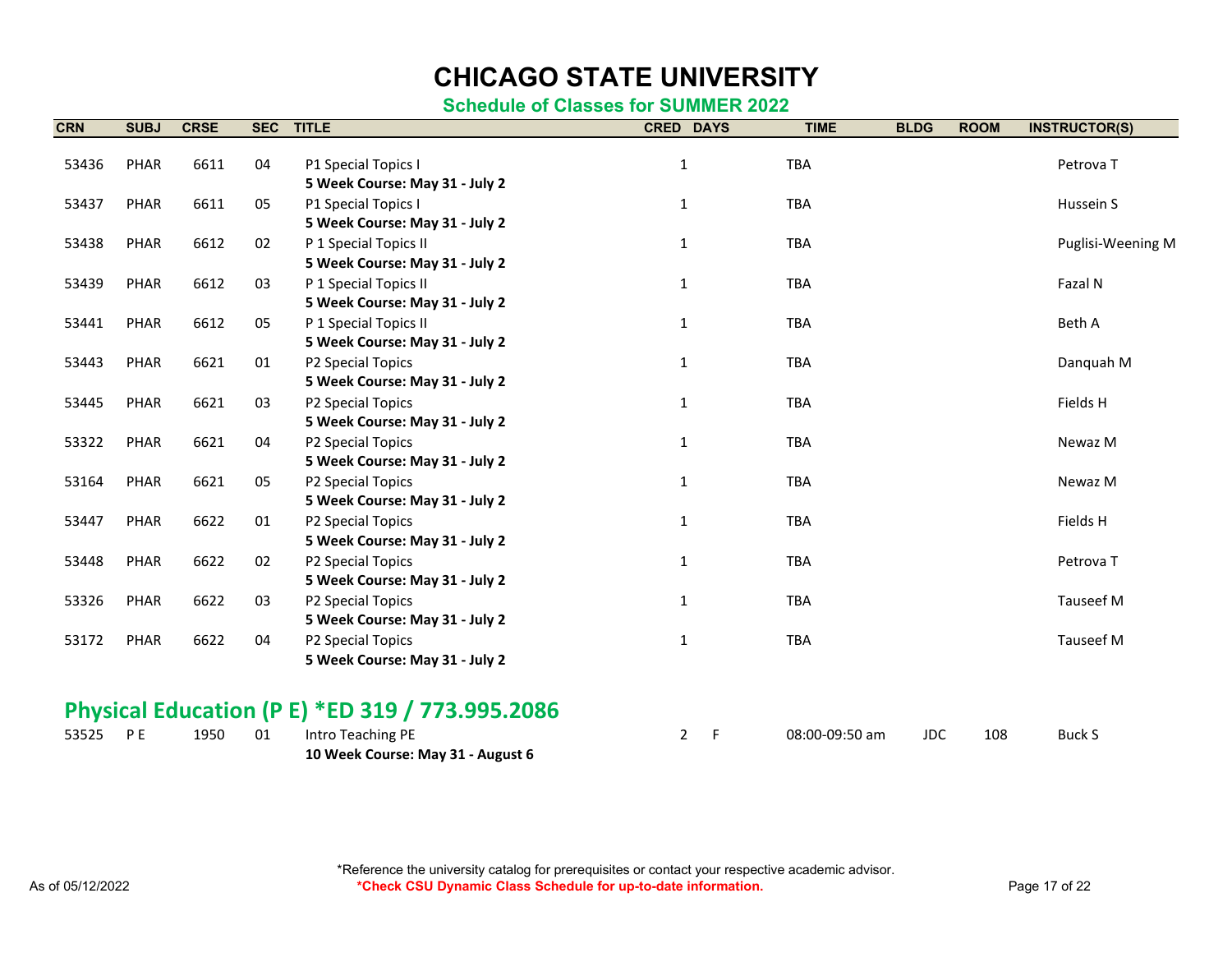| <b>CRN</b> | <b>SUBJ</b>                                     | <b>CRSE</b>                    | <b>SEC</b> | <b>TITLE</b>                                    | <b>CRED DAYS</b> |           | <b>TIME</b>    | <b>BLDG</b> | <b>ROOM</b> | <b>INSTRUCTOR(S)</b> |  |  |  |
|------------|-------------------------------------------------|--------------------------------|------------|-------------------------------------------------|------------------|-----------|----------------|-------------|-------------|----------------------|--|--|--|
|            |                                                 | PHYSICAL EDUCATION ONLINE      |            |                                                 |                  |           |                |             |             |                      |  |  |  |
| 53506      | <b>PE</b>                                       | 5034                           | 51         | Psych of Exercise                               | 3                |           |                | <b>WEB</b>  |             | Buck S               |  |  |  |
|            |                                                 |                                |            | 10 Week Online Course: May 31 - August 6        |                  |           |                |             |             |                      |  |  |  |
| 53306      | P <sub>E</sub>                                  | 5270                           | 51         | Epid Phys Activity                              | 3                |           |                | <b>WEB</b>  |             | Reed E               |  |  |  |
|            |                                                 |                                |            | 10 Week Online Course: May 31 - August 6        |                  |           |                |             |             |                      |  |  |  |
|            | Physical Science (PH S) *SCI 309 / 773.995.2180 |                                |            |                                                 |                  |           |                |             |             |                      |  |  |  |
|            |                                                 | <b>PHYSICAL SCIENCE ONLINE</b> |            |                                                 |                  |           |                |             |             |                      |  |  |  |
| 53516      | PH <sub>S</sub>                                 | 1000                           | 51         | Sci/Society/Survival                            | 3                |           |                | <b>WEB</b>  |             | Smith K              |  |  |  |
|            |                                                 |                                |            | 5 Week Online Course: July 5 - August 6         |                  |           |                |             |             |                      |  |  |  |
| 53115      | PH <sub>S</sub>                                 | 1080                           | 51         | <b>Crit Think Technlogy</b>                     | 3                |           |                | <b>WEB</b>  |             | Koshy A              |  |  |  |
|            |                                                 |                                |            | 5 Week Online Course: May 31 - July 2           |                  |           |                |             |             |                      |  |  |  |
|            |                                                 |                                |            | Political Science (POL) *HWH 329 / 773.995.2108 |                  |           |                |             |             |                      |  |  |  |
| 53499      | POL                                             | 0920                           | 01         | <b>LSAT Prep</b>                                | $\overline{2}$   | <b>TR</b> | 01:00-04:50 pm | <b>HWH</b>  | 204         | Ubangiji N           |  |  |  |
|            |                                                 |                                |            | 5 Week Course: May 31 - July 2                  |                  |           |                |             |             |                      |  |  |  |
| 53500      | POL                                             | 1310                           | 01         | Law School Applicatn                            | $\mathbf{1}$     | <b>TR</b> | 01:00-04:50 pm | <b>HWH</b>  | 204         | Ubangiji N           |  |  |  |
|            |                                                 |                                |            | 5 Week Course: May 31 - July 2                  |                  |           |                |             |             |                      |  |  |  |
|            |                                                 |                                |            | Psychology (PSYC) *HWH 328 / 773.995.2394       |                  |           |                |             |             |                      |  |  |  |
| 53479      | <b>PSYC</b>                                     | 1500                           | 01         | Writing in Psychology                           | $\mathbf{1}$     | <b>TR</b> | 12:00-01:15 pm | <b>HWH</b>  | 304         | Dickson J            |  |  |  |
|            |                                                 |                                |            | 5 Week Course: July 5 - August 6                |                  |           |                |             |             |                      |  |  |  |
| 53285      | <b>PSYC</b>                                     | 2155                           | 61         | <b>Abnormal Psychology</b>                      | 3                | <b>TR</b> | 05:00-09:15 pm | <b>HWH</b>  | 306         | Marseille A          |  |  |  |
|            |                                                 |                                |            | 5 Week Course: July 5 - August 6                |                  |           |                |             |             |                      |  |  |  |
| 52818      | <b>PSYC</b>                                     | 3500                           | 01         | Stat Methods Beh Sci                            | 3                | <b>TR</b> | 02:00-06:45 pm | <b>HWH</b>  | 304         | Dickson J            |  |  |  |
|            |                                                 |                                |            | 5 Week Course: July 5 - August 6                |                  |           |                |             |             |                      |  |  |  |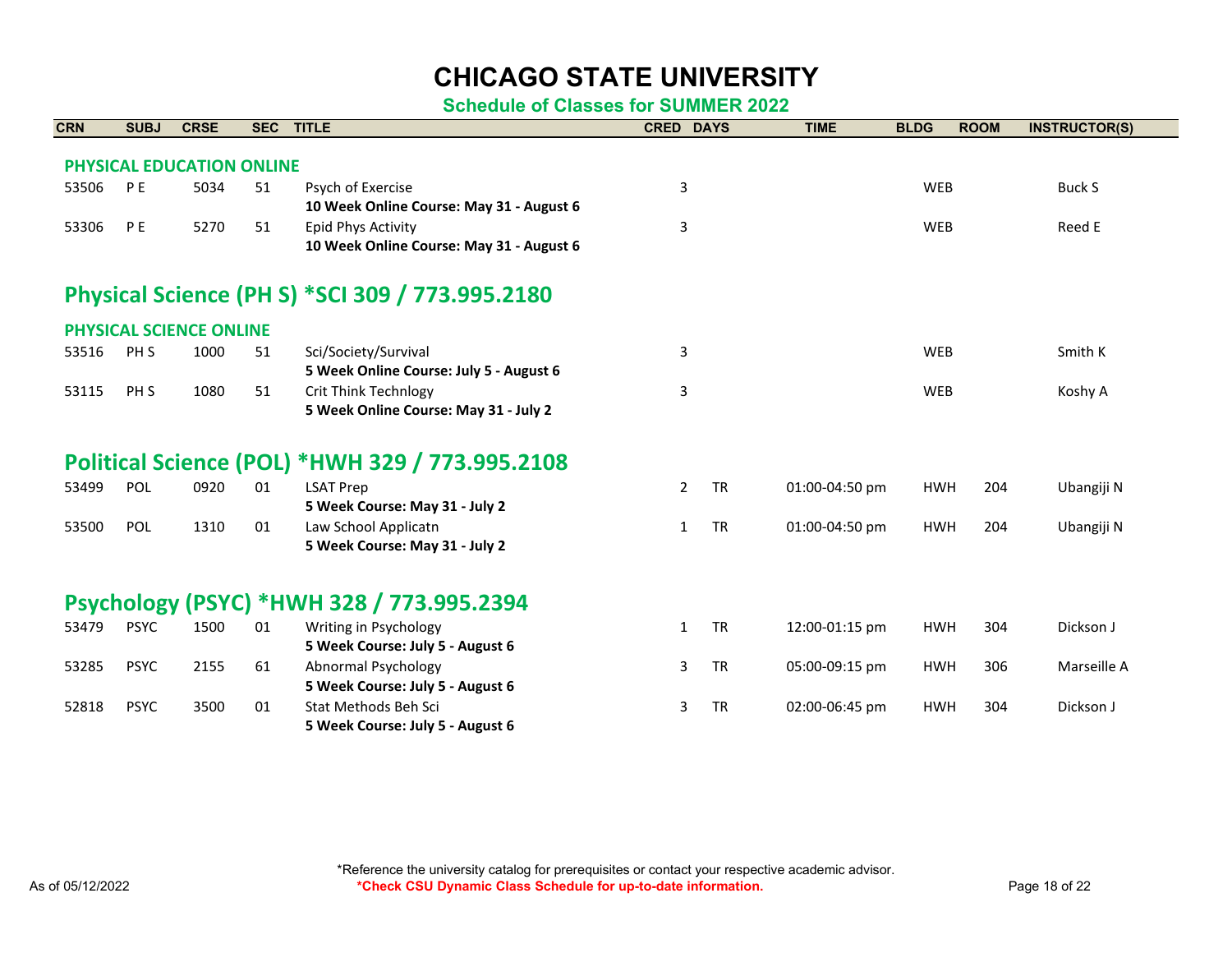**Schedule of Classes for SUMMER 2022**

| <b>CRN</b> | <b>SUBJ</b>              | <b>CRSE</b>              | <b>SEC</b> | <b>TITLE</b>                                                                    | <b>CRED DAYS</b> | <b>TIME</b> | <b>BLDG</b> | <b>ROOM</b> | <b>INSTRUCTOR(S)</b> |
|------------|--------------------------|--------------------------|------------|---------------------------------------------------------------------------------|------------------|-------------|-------------|-------------|----------------------|
|            |                          | <b>PSYCHOLOGY ONLINE</b> |            |                                                                                 |                  |             |             |             |                      |
| 53537      | <b>PSYC</b>              | 1100                     | 51         | Intro To Psyc<br>5 Week Online Course: July 5 - August 6<br><b>Rise Academy</b> | 3                |             | WEB         |             | Strickland D         |
| 52862      | <b>PSYC</b>              | 2000                     | 51         | Life Span Devlpmnt<br>5 Week Online Course: May 31 - July 2                     | 3                |             | <b>WEB</b>  |             | Khan A               |
| 52831      | <b>PSYC</b>              | 2020                     | 51         | <b>Educational Psych</b><br>10 Week Online Course: May 31 - August 6            | 3                |             | WEB         |             | Malachi N            |
| 53207      | <b>PSYC</b>              | 3120                     | 51         | Physiological Psych<br>5 Week Online Course: July 5 - August 6                  | 3                |             | <b>WEB</b>  |             | Islam M              |
| 53046      | <b>PSYC</b>              | 4302                     | 51         | Family Violen & Addict<br>5 Week Online Course: July 5 - August 6               | 3                |             | <b>WEB</b>  |             | Nazon M              |
| 53047      | <b>PSYC</b>              | 5302                     | 51         | Family Violen & Addict<br>5 Week Online Course: July 5 - August 6               | 3                |             | WEB         |             | Nazon M              |
|            |                          |                          |            | Quantitative Business Analysis (QBA) *BHS 435 / 773.995.3979                    |                  |             |             |             |                      |
|            |                          |                          |            | <b>QUANTITATIVE BUSINESS ANALYSIS ONLINE</b>                                    |                  |             |             |             |                      |
| 52909      | QBA                      | 2000                     | 51         | <b>Business Statistics</b><br>5 Week Online Course: May 31 - July 2             | 3                |             | WEB         |             | Abuleil S            |
| 52868      | QBA                      | 3500                     | 51         | <b>Quant Business Apps</b><br>5 Week Online Course: July 5 - August 6           | 3                |             | WEB         |             | Abuleil S            |
|            |                          |                          |            | Recreation (REC) *ED 319 / 773.995.2086                                         |                  |             |             |             |                      |
|            | <b>RECREATION ONLINE</b> |                          |            |                                                                                 |                  |             |             |             |                      |
| 53068      | <b>REC</b>               | 2050                     | 51         | <b>Exploring Leisure Altrntvs</b><br>5 Week Online Course: May 31 - July 2      | 3                |             | <b>WEB</b>  |             | Shingles J           |
| 53504      | <b>REC</b>               | 4400                     | 51         | <b>Community Recreation</b><br>5 Week Online Course: May 31 - July 2            | 3                |             | WEB         |             | McNicholas M         |
| 53505      | <b>REC</b>               | 5400                     | 51         | <b>Community Recreation</b>                                                     | 3                |             | WEB         |             | <b>McNicholas M</b>  |

**5 Week Online Course: May 31 - July 2**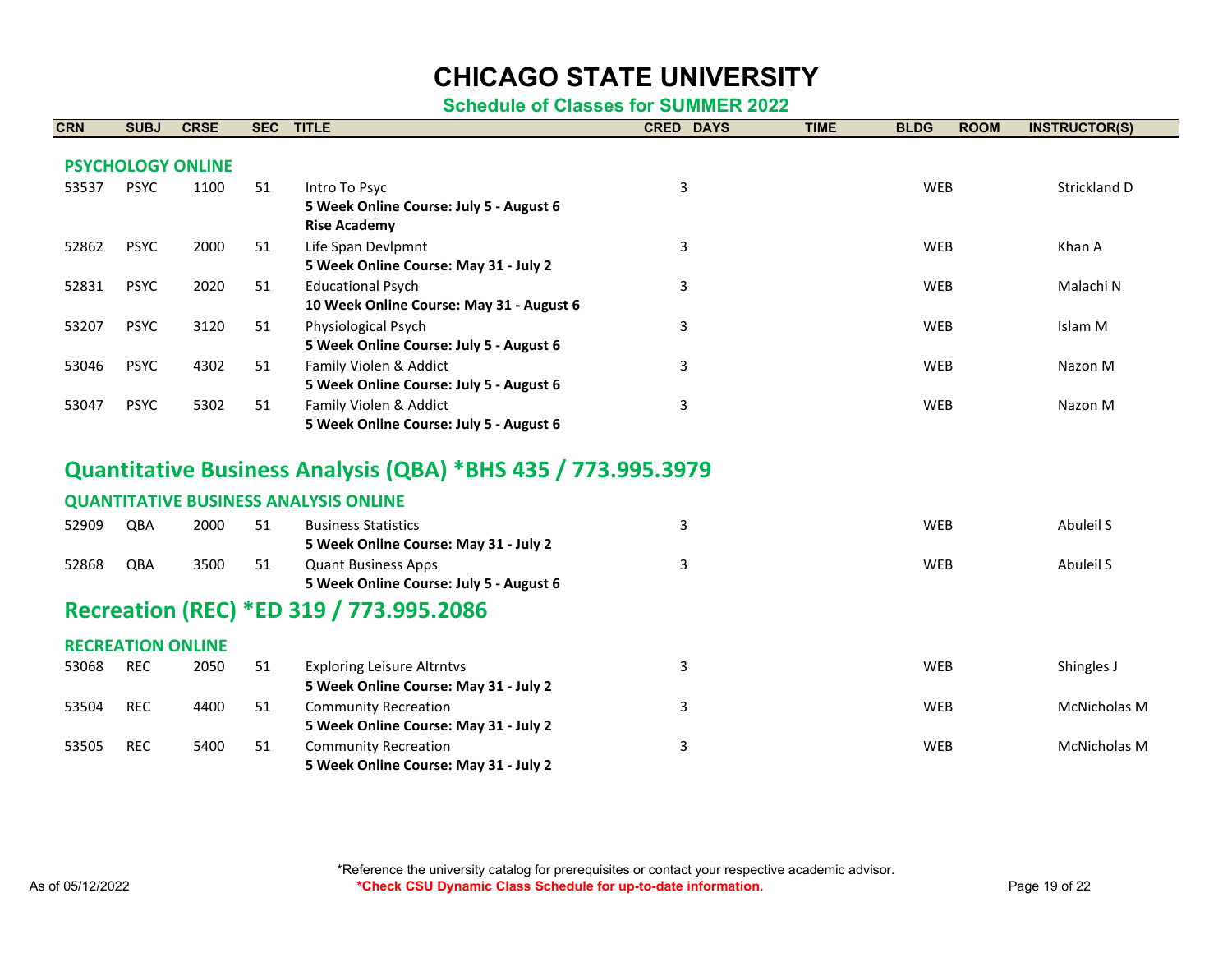**Schedule of Classes for SUMMER 2022**

| <b>CRN</b> | <b>SUBJ</b>           | <b>CRSE</b> | <b>SEC</b> | <b>TITLE</b>                                                                        | <b>CRED DAYS</b> |              | <b>TIME</b>    | <b>BLDG</b> | <b>ROOM</b> | <b>INSTRUCTOR(S)</b> |
|------------|-----------------------|-------------|------------|-------------------------------------------------------------------------------------|------------------|--------------|----------------|-------------|-------------|----------------------|
|            |                       |             |            | Social Work (S WK) *SCI 116A / 773.995.2207                                         |                  |              |                |             |             |                      |
| 53048      | S WK                  | 5411        | 61         | Social Policy II<br>5 Week Course: May 31 - July 2                                  | 3                | <b>TR</b>    | 05:00-09:15 pm | SCI         | 100         | Moore A              |
| 53417      | S WK                  | 5457        | 61         | Soc Work with Groups<br>5 Week Course: May 31 - July 2                              | 3                | <b>MW</b>    | 05:00-09:15 pm | <b>HWH</b>  | 306         | Parker D             |
| 53289      | S WK                  | 5458        | 61         | SW Prac W/ URB Adols<br>5 Week Course: May 31 - July 2                              | 3                | <b>MW</b>    | 05:00-09:40 pm | SCI         | 100         | Im Y                 |
| 52948      | S WK                  | 5480        | 61         | Children & the Law<br>5 Week Course: July 5 - August 6                              | 3                | MW           | 05:00-09:40 pm | SCI         | 100         | Kutame M             |
| 53288      | S WK                  | 5489        | 61         | <b>Special Topics:S WK</b><br>5 Week Course: May 31 - July 2                        | 3                | <sub>S</sub> | 09:00-04:50 pm | <b>HWH</b>  | 305         | In B                 |
|            |                       |             |            | Sociology (SOC) *SCI 321 / 773.995.2186                                             |                  |              |                |             |             |                      |
| 53257      | <b>SOC</b>            | 1250        | 01         | Diversity US Soc<br>5 Week Course: July 5 - August 6<br><b>Rise Academy Program</b> | 3                | <b>MTWR</b>  | 10:00-12:15 pm | SCI         | 213         | Commodore A          |
| 53497      | SOC                   | 1250        | 51         | Diversity US Soc<br>5 Week Online Course: May 31 - July 2                           | 3                |              |                | WEB         |             | McFarland L          |
| 52897      | <b>SOC</b>            | 2030        | 51         | Sociol of Deviance<br>10 Week Online Course: May 31 - August 6                      | 3                |              |                | <b>WEB</b>  |             | Redman A             |
|            |                       |             |            | Spanish (SPAN) *HWH 301A / 773.995.2350                                             |                  |              |                |             |             |                      |
|            | <b>SPANISH ONLINE</b> |             |            |                                                                                     |                  |              |                |             |             |                      |
| 52685      | SPAN                  | 1010        | 51         | Elem Spanish I<br>5 Week Online Course: May 31 - July 2                             | 3                |              |                | <b>WEB</b>  |             | Gaytan E             |
| 53477      | <b>SPAN</b>           | 1010        | 52         | Elem Spanish I<br>5 Week Online Course: July 5 - August 6                           | 3                |              |                | <b>WEB</b>  |             | Canalini A           |
| 52869      | <b>SPAN</b>           | 1020        | 51         | Elem Spanish II<br>5 Week Online Course: July 5 - August 6                          | 3                |              |                | <b>WEB</b>  |             | Moreno Florido M     |

\*Reference the university catalog for prerequisites or contact your respective academic advisor. As of 05/12/2022 **As of 05/12/2022 \*Check CSU Dynamic Class Schedule for up-to-date information.** Page 20 of 22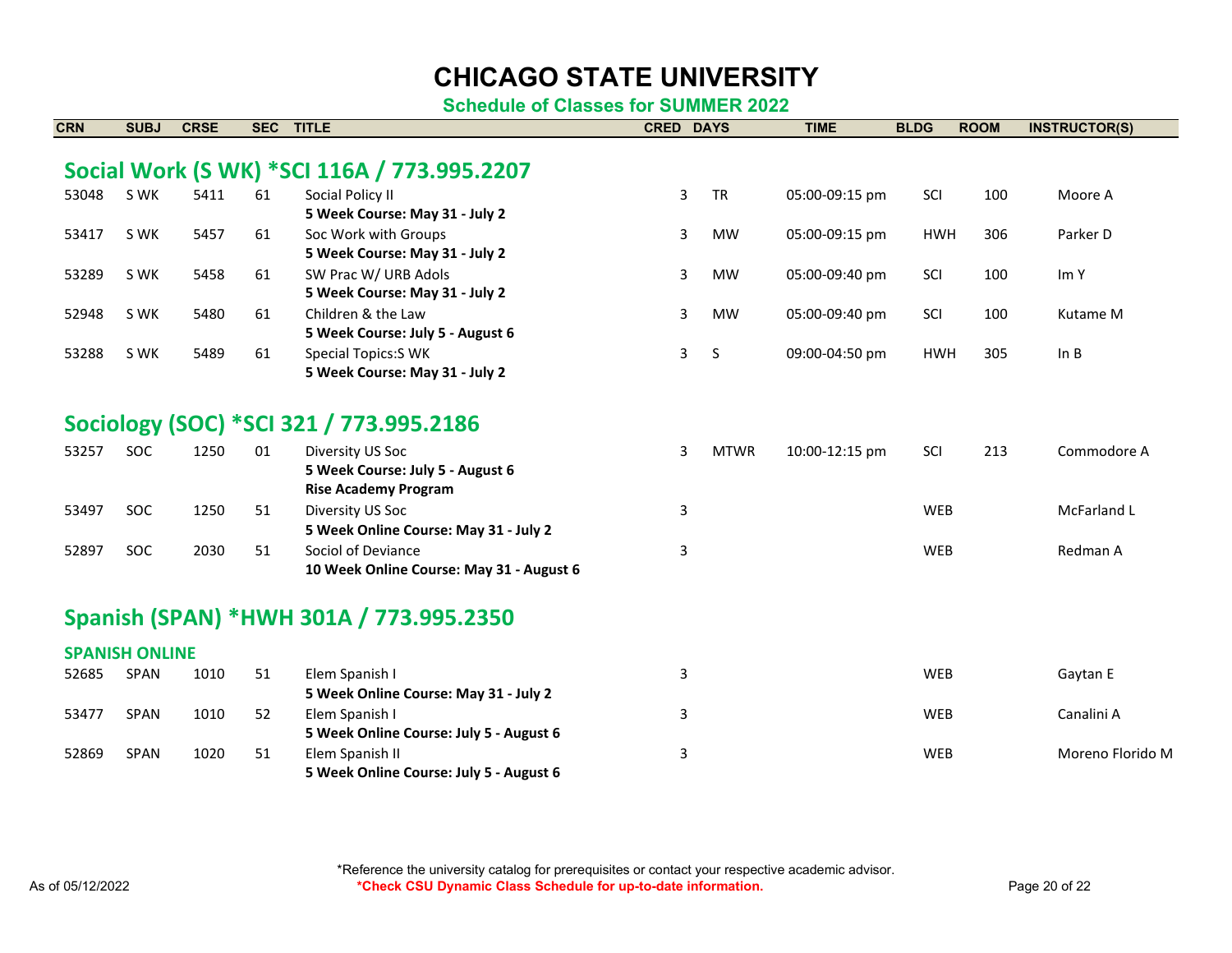**Schedule of Classes for SUMMER 2022**

| <b>CRN</b> | <b>SUBJ</b> | <b>CRSE</b>                     | <b>SEC</b> | <b>TITLE</b>                                                               | <b>CRED DAYS</b> |           | <b>TIME</b>    | <b>BLDG</b> | <b>ROOM</b> | <b>INSTRUCTOR(S)</b> |
|------------|-------------|---------------------------------|------------|----------------------------------------------------------------------------|------------------|-----------|----------------|-------------|-------------|----------------------|
|            |             |                                 |            |                                                                            |                  |           |                |             |             |                      |
|            |             |                                 |            | Special Education (S ED) *ED 319 / 773.995.2086                            |                  |           |                |             |             |                      |
| 52928      | S ED        | 4301                            | 61         | Char Except Children                                                       | 3                | <b>TR</b> | 05:00-09:15 pm | ED          | 100         | Bakare A             |
|            |             |                                 |            | 5 Week Course: July 5 - August 6                                           |                  |           |                |             |             |                      |
| 52929      | S ED        | 5301                            | 61         | Char Except Children                                                       | 3                | <b>TR</b> | 05:00-09:15 pm | <b>ED</b>   | 100         | Bakare A             |
|            |             |                                 |            | 5 Week Course: July 5 - August 6                                           |                  |           |                |             |             |                      |
| 52781      | S ED        | 5492                            | 61         | Resch Master Project                                                       | 1                |           | <b>TBA</b>     | <b>ED</b>   | 303         | Elhage R             |
|            |             |                                 |            | 10 Week Course: May 31 - August 6                                          |                  |           |                |             |             |                      |
|            |             |                                 |            |                                                                            |                  |           |                |             |             |                      |
|            |             | <b>SPECIAL EDUCATION HYBRID</b> |            |                                                                            |                  |           |                |             |             |                      |
| 52996      | S ED        | 5481                            | 21         | <b>Adapt Skills Spec Needs</b>                                             | 3                |           | <b>TBA</b>     |             |             | Elhage R             |
|            |             |                                 |            | 10 Week Hybrid Course: May 31 - August 6                                   |                  |           |                |             |             | Smith R              |
|            |             | <b>SPECIAL EDUCATION ONLINE</b> |            |                                                                            |                  |           |                |             |             |                      |
| 53491      | S ED        | 5482                            | 51         | Curr Adpt: Lrn Sp Nds                                                      | 3                |           |                | <b>WEB</b>  |             | Bearden A            |
|            |             |                                 |            | 5 Week Online Course: July 5 - August 6                                    |                  |           |                |             |             |                      |
|            |             |                                 |            |                                                                            |                  |           |                |             |             |                      |
|            |             |                                 |            | Technology & Performance Improvement Studies (TPS) *HWH 332 / 773.995.2102 |                  |           |                |             |             |                      |
|            |             |                                 |            | <b>TECHNOLOGY &amp; PERFORMANCE IMPROVEMENT STUDIES ONLINE</b>             |                  |           |                |             |             |                      |
| 53521      | <b>TPS</b>  | 4530                            | 51         | Network Practicum I                                                        | 3                |           |                | <b>WEB</b>  |             | Ayyash M             |
|            |             |                                 |            | 5 Week Online Course: May 31 - July 2                                      |                  |           |                |             |             |                      |

#### **Zoology (ZOOL) \*SCI 310 / 773.995.2183**

53523 TPS 4540 51 Network Practicum II

53522 TPS 5530 51 Network Practicum I

53524 TPS 5540 51 Network Practicum II

**5 Week Online Course: July 5 - August 6**

**5 Week Online Course: May 31 - July 2**

**5 Week Online Course: July 5 - August 6**

| 52696 | <b>ZOOL</b> | 2610 | 01 | Funct Anat:Supp Lab            | MW | 01:00-04:15 pm | SCI | 114A | Tsang Y |
|-------|-------------|------|----|--------------------------------|----|----------------|-----|------|---------|
|       |             |      |    | 5 Week Course: May 31 - July 2 |    |                |     |      |         |

3 WEB Ayyash M

3 WEB Ayyash M

3 WEB Ayyash M